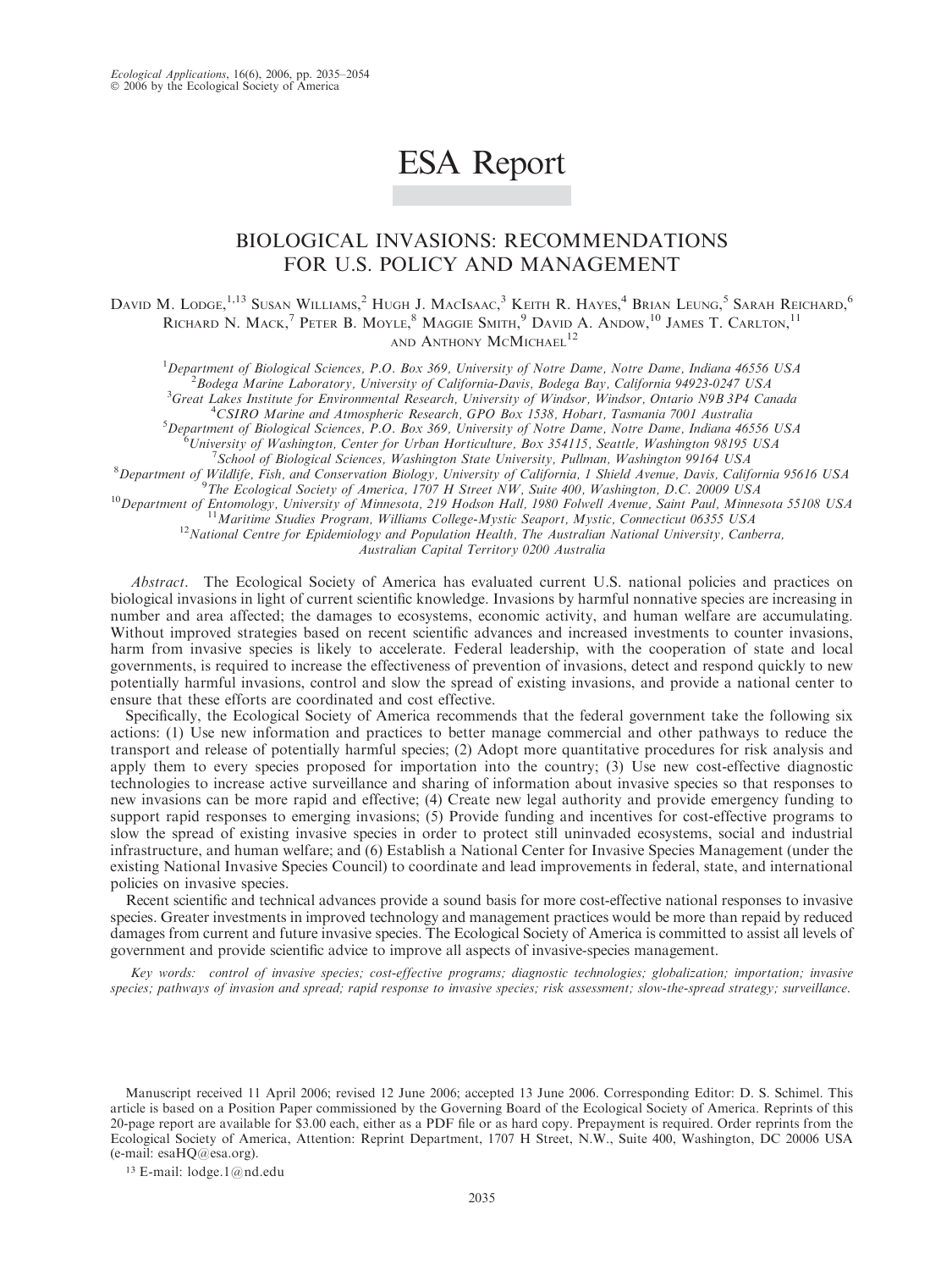#### **INTRODUCTION**

Invasions by nonindigenous species are a growing global problem, costing U.S. taxpayers hundreds of billions of dollars annually in environmental degradation, lost agricultural productivity, expensive prevention and eradication efforts, and increased health problems (Vitousek et al. 1996, Mack et al. 2000, Sala et al. 2000, Mooney et al. 2005). The only study to attempt a nationwide estimate of the economic costs to the United States of nonindigenous species concluded that annual costs exceed \$120 billion (Pimentel et al. 2005) or about \$1100 per household annually. While Pimentel et al. (2005) did not account for the economic benefits that some of the species provide, they also examined only a small subset of harmful species, and did not include many environmental damages caused by the species that were examined. Including these other factors would likely mean that the net costs of invasive species are much higher, and they are clearly growing.

Zebra mussels alone cost each infested large power plant \$3 million annually (Leung et al. 2002), and are still spreading throughout the waterways of the United States (Drake and Bossenbroek 2004). In two Californian lagoons, more than \$5 million were spent in the first three years of an on-going eradication program for the seaweed Caulerpa taxifolia. At least \$3 million annually are spent in Florida to control the Australian melaleuca tree (Melaleuca quinquenervia; Pimentel et al. 2005). These and many other expenditures occur because the damages that result from inaction are more costly. Without management, the populations of these species grow and spread so that damages accelerate over time. In contrast to many other forms of pollution, such widespread invasions become irreversible because often the technology does not exist to selectively eradicate species. Relative to the economic and ecological costs of other forms of environmental pollution, the costs of nonindigenous species are therefore of particular concern because they are likely to be borne over very long time frames.

Many long-term changes in ecosystems and the goods and services that they provide to humans are driven by nonindigenous species, including, for example, degradation of U.S. western rangeland and increased fire damage caused by the widespread invasion by Bromus tectorum (cheatgrass; Grace et al. 2001). Some nonindigenous species were introduced intentionally and continue to be highly valued by humans, e.g., agriculture and aquaculture species. Many other species, e.g., West Nile virus, were introduced as by-products of human travel and international commerce, have no utility for humans, and have strong net negative impacts on the environment, industry, and human health.

We highlight in this report the policy and management recommendations that follow logically from recent scientific and technical advances in our understanding of biological invasions (Table 1). These recommendations

are especially timely because U.S. state and federal agencies are developing new approaches to reduce the negative environmental, economic, and human-health impacts of nonindigenous species. The National Invasive Species Council (NISC), advised by the Invasive Species Advisory Committee (ISAC), published the first edition of a National Management Plan (NMP) for invasive species in January 2001 (*available online*).<sup>14</sup> Our recommendations are consistent with the NMP, but we emphasize some priorities among its many recommendations. The science of ecology and the expertise within the Ecological Society of America, in particular, can offer much guidance in the implementation of the NMP's goals at state, federal, and international levels. In this paper we focus on recommendations that require U.S. federal leadership to better coordinate international, federal, state, and local governmental responses.

#### **Definitions**

A potentially confusing set of terms has developed around biological invasions. In this report, nonindigenous means a species that by human influence occurs outside its native range. Synonyms include ''nonnative," "alien," and "exotic"; *alien* is the term used in the NMP and in many discussions involving U.S. federal agencies (see footnote 14). Species that spread widely beyond the location of initial establishment, become locally abundant, or spread into natural areas, are referred to as invasive. Clearly, then, the definition of "invasive" depends on time and spatial scale, which must therefore be specified.

In many policy and legal documents in the United States and other countries, another component is added to the definition of invasive: the species causes or is likely to cause net harm to the economy, environment, or human health. The definition of ''harm'' is a function of human values, which often differ in different regions, and may change temporally. Overall then, scientists can—with specified temporal and spatial scales—define nonindigenous status and spread, and can describe the loss of native species and other ecological changes caused by nonindigenous species. However, deciding whether such ecological changes or impacts on industry or human health constitute net harm requires additional input through a broader democratic process that includes economists, public-health experts, and ecologists (National Research Council 1996, Hayes and Sliwa 2002, Lodge and Shrader-Frechette 2003, Andow 2004, Drake and Keller 2004).

While some species native to a given region are invasive (Van Auken 2000), these species are not the focus of current policy discussions, and not the topic of this report. Thus, we focus in this report on the subset of

 $14 \langle$ www.invasivespeciesinfo.gov $\rangle$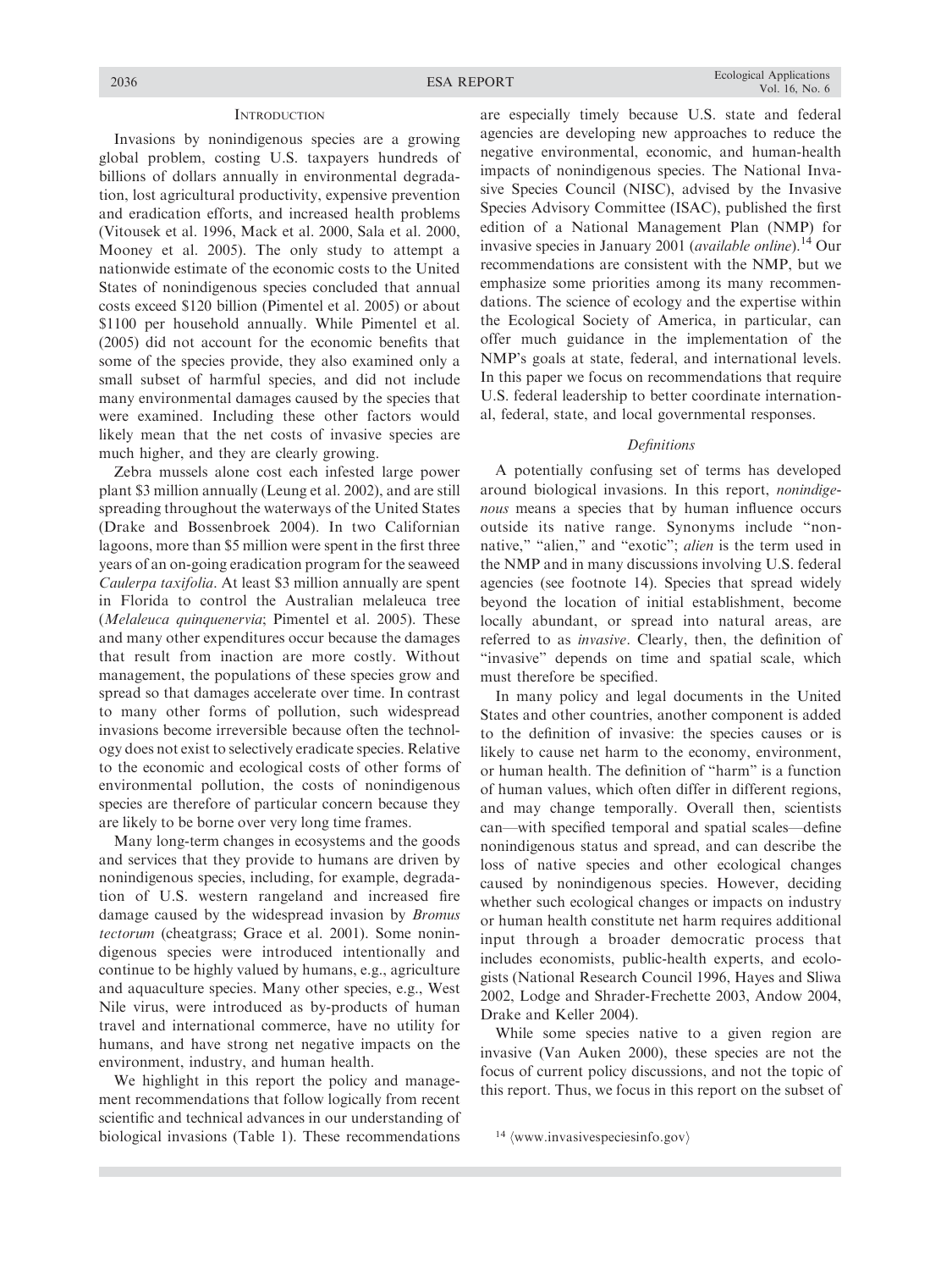TABLE 1. Summary of major recommendations, recent scientific and technical advances that make possible the implementation of the recommendations, and the organization(s) proposed to lead the implementation of each recommendation.

| Recent scientific and technical advances                                                                                                                                                                                                                                                                                                                                                                                                                                                                                                                              | Proposed lead organizations                                                                                                                                                                                                                                                                             |
|-----------------------------------------------------------------------------------------------------------------------------------------------------------------------------------------------------------------------------------------------------------------------------------------------------------------------------------------------------------------------------------------------------------------------------------------------------------------------------------------------------------------------------------------------------------------------|---------------------------------------------------------------------------------------------------------------------------------------------------------------------------------------------------------------------------------------------------------------------------------------------------------|
| Recommendation 1. Reduce number of species in pathways                                                                                                                                                                                                                                                                                                                                                                                                                                                                                                                |                                                                                                                                                                                                                                                                                                         |
| Major processes (Fig. 1) and pathways (Fig. 2) have been<br>identified.<br>Identity of species and numbers of individual organisms have<br>been quantified in some pathways (e.g., ballast water).<br>More rigorous and systematic approaches to pathway analysis<br>exist (e.g., fault-tree analysis, hierarchical holographic<br>modeling, Bayesian network analysis).                                                                                                                                                                                              | Federal government (for international pathways, in<br>concert with WTO)<br>Regional cooperatives of state governments (for<br>transport of species within North America)<br>Universities (for continued development of new<br>pathway-analysis tools)<br>Private sector (for best management practices) |
| Recommendation 2. Institute risk screening                                                                                                                                                                                                                                                                                                                                                                                                                                                                                                                            |                                                                                                                                                                                                                                                                                                         |
| New software and computers allow computational-intensive<br>approaches to environmental matching (e.g., GARP).<br>Importance of reducing the number of individuals released<br>(propagule pressure) is now understood.<br>New statistical applications exist for trait-based species screening<br>(e.g., CART, logistic regression, Bayesian techniques).<br>Improved expert opinion and decision support systems exist,<br>including more rigorous treatment of uncertainty (e.g.,<br>information gap theory, dependency bounds analysis,<br>imprecise probability). | Federal government (for legislation, regulation,<br>enforcement)<br>Universities (for continued development of new<br>risk-analysis tools, with federal funding)                                                                                                                                        |
| Recommendation 3. Monitor for early invasions                                                                                                                                                                                                                                                                                                                                                                                                                                                                                                                         |                                                                                                                                                                                                                                                                                                         |
| New diagnostic tools allow rapid detection of even small<br>numbers of small organisms (e.g., gene probes, microarrays,<br>real time PCR).<br>Remote sensing allows large areas of the terrestrial environment<br>to be monitored.<br>Improved web-based identification and communication tools exist<br>(e.g., NIMPIS, NEMESIS, PMIS, OZCAM).                                                                                                                                                                                                                        | Federal agencies (for inspections of cargo, ports,<br>airports, etc.)<br>Universities (for continued development of<br>biotechnology tools)<br>Cooperative web-based networks of federal agencies,<br>state agencies, universities, museums, citizen scientists<br>(with federal funding)               |
| Recommendation 4. Provide authority and funding for eradication and control programs                                                                                                                                                                                                                                                                                                                                                                                                                                                                                  |                                                                                                                                                                                                                                                                                                         |
| Recent studies illustrate the cost effectiveness of rapid-response<br>and eradication programs.<br>Increased eradication successes have occurred in aquatic as well<br>as terrestrial environments.                                                                                                                                                                                                                                                                                                                                                                   | Federal government in cooperation with states, tribes,<br>private landowners                                                                                                                                                                                                                            |
| Recommendation 5. Fund slow-the-spread programs                                                                                                                                                                                                                                                                                                                                                                                                                                                                                                                       |                                                                                                                                                                                                                                                                                                         |
| Successful interdictions of invasive species in slow-the-spread<br>programs have increased (e.g., zebra mussel in California,<br>emerald ash borer in the Midwest).<br>Recent studies demonstrate the cost effectiveness of control<br>and slow-the-spread programs.                                                                                                                                                                                                                                                                                                  | Federal government in cooperation with states, tribes,<br>private landowners                                                                                                                                                                                                                            |
| Recommendation 6. Establish a Center for Invasive Species Management                                                                                                                                                                                                                                                                                                                                                                                                                                                                                                  |                                                                                                                                                                                                                                                                                                         |
| Increased recognition exists of harmful effects of invasive species,<br>and of urgent need for interagency and international<br>management (Fig. 1; e.g., NISC $\langle www.invasivespeciesinfo.gov \rangle)$ ).                                                                                                                                                                                                                                                                                                                                                      | Federal government and many partners (see Fig. 3)                                                                                                                                                                                                                                                       |

Notes: CART, classification and regression trees; GARP, genetic algorithm for rule-set production; NEMESIS, National Exotic Marine and Estuarine Species Information System; NIMPIS, National Introduced Marine Pest Information System; NISC, the National Invasive Species Council; OZCAM, Online Zoological Collections of Australian Museums; PCR, polymerase chain reaction; PMIS, Plant Management Information System; WTO, the World Trade Organization.

nonindigenous species that are invasive; that is, we focus on invasive nonindigenous species, which we will hereafter abbreviate as invasive species. Additional discussions of terminology and related issues are available in Davis and Thompson (2000), Richardson et al. (2000), Lodge and Shrader-Frechette (2003), Colautti and MacIsaac (2004), Donlan and Martin (2004), and Pysek et al. (2004).

#### Process of invasion

At one level, the issue of invasive species is well illustrated by thousands of different examples, replete with idiosyncratic biological details, from brown tree snakes on Guam to snakehead fish in Maryland to monkey pox in the Midwest. At another more basic level, such catalogs of examples obscure the biological processes that are common to all invasions, and that hold the key to scientific analysis and appropriate policy and management responses (Fig. 1). Species are carried in a pathway, the purpose of which may be to transport species (e.g., the pet and horticultural trades) or in which the transport of species is incidental to the primary human purpose (e.g., insect pests in lumber shipments, many different kinds of organisms in ballast water of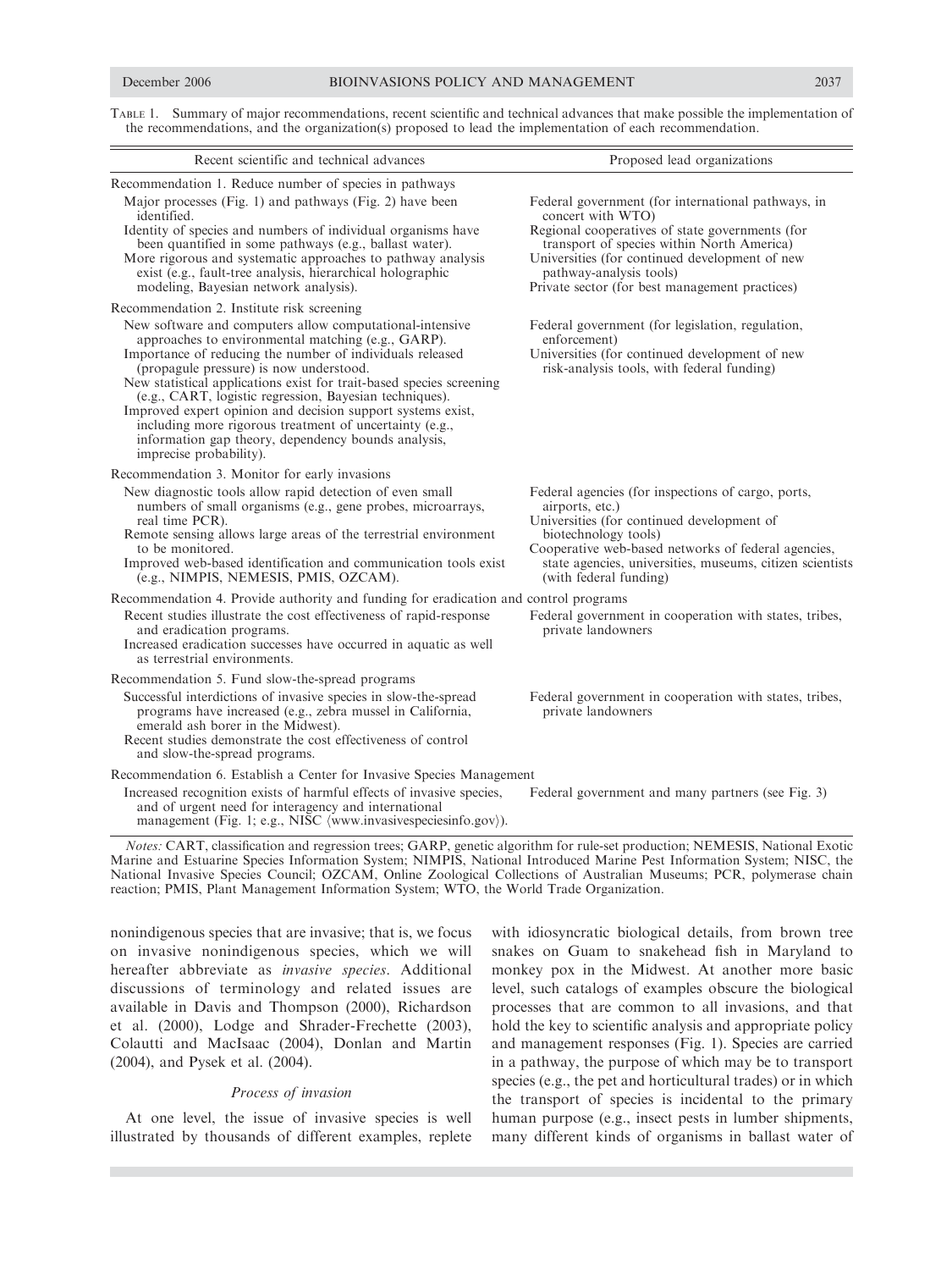

FIG. 1. Stages common to all invasions by nonindigenous species (left column), major policy and management options (middle column), and major recommendations (right column) associated with each stage of invasion. From the top to the bottom of the left column, each arrow is thinner than the preceding one because the proportion of species that proceeds from one step to the next is less than the previous one. Nevertheless, because the number of species entering pathways is increasing as global trade increases, the number of species causing harmful impacts is increasing with time. In the right column, recommendations do not correspond exactly with each stage of invasion; in particular, recommendation 6 underpins all policy and management options.

ships, viruses carried by humans themselves). Depending on the conditions and the duration in the pathway, some proportion of the organisms will be alive when they are released or escape at a location outside the geographic area where they previously occurred.

Many such nonindigenous species subsequently go extinct in a new location, but a proportion, about 50% for animal species (Jeschke and Strayer 2005), establishes a self-sustaining population (Mack et al. 2000). At the next stage of invasion, many established species remain localized, and most are probably not even detected by humans. Yet a proportion of established species, about 50% for animals (Jeschke and Strayer 2005), spread widely and become abundant at many new locations, sometimes after a lag phase of many years in which populations remained small and localized (O'Dowd et al. 2003). Such species are then classified as invasive, and because of their abundance, they cause detectable ecological changes, which are often viewed as

harmful. Human health is sometimes affected, and economic costs are often incurred (Pimentel et al. 2005).

Policy and management implications become clear when these common processes and probabilistic transitions during invasion are recognized. The possible human management responses narrow as any invasion progresses (Fig. 1). Prevention is possible only early in the process, before a species arrives in a new range or at the point of entry. Once a species is well established, eradication is costly and sometimes impossible. Eradication therefore depends on the rapid convergence of appropriate technology, political will, and resources.

In the United States, most eradication attempts occur when direct risks to human health loom. The arrival via international travel and trade of viral pathogens of many organisms, including humans (e.g., West Nile virus, monkey pox, SARS, and HIV) (Breiman et al. 2003, CDC 2003, Chan-Yeung and Yu 2003, Check 2004, Lingappa et al. 2004) and parasite vectors (e.g., Asian tiger mosquito, Aedes albopictus, that can carry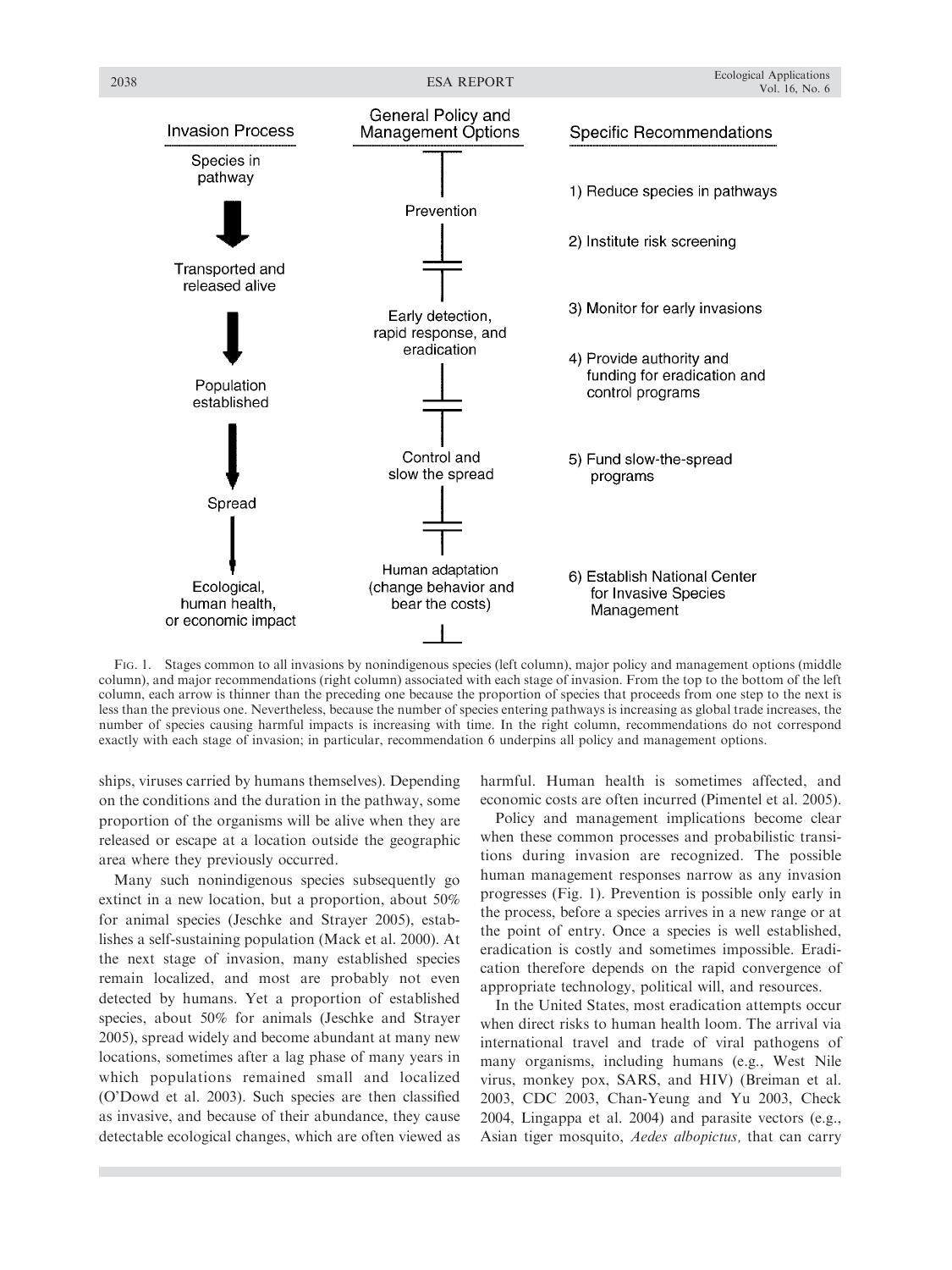dengue and yellow fever; Reiter and Sprenger 1987, Moore 1999, Linthicum et al. 2003) have all prompted substantial management and policy responses in the United States. Nevertheless, only monkey pox and SARS have been eradicated, while West Nile virus, Asian tiger mosquito, and HIV are now widespread. We are not addressing human diseases in this paper, but we do consider management and policy responses to diseases as an instructive example for responses to other invasive species. The activities of the U.S. Centers for Disease Control and Prevention (CDC) are especially relevant. The processes of emergence of human diseases are often the same as those for other invasive species, including wildlife diseases, which we evaluate here. Indeed, many parasites, including West Nile virus and monkeypox, affect both humans and many other domestic animals and wildlife species. The management and policy responses to disease therefore offer a touchstone for evaluating current societal responses to other invasive species. For both human parasites and other invasive species, once the opportunity for eradication has passed, few options remain: control of populations in selected locations, slowing the spread of species, and adaptation by humans.

Even when the technology and political will for control efforts exists, resources must be made available in perpetuity, unlike many other types of pollution abatement. For example, expenditures in response to West Nile virus in Louisiana alone for just nine months in 2002–2003 were \$20 million (Zohrabian et al. 2004). For non-health related species, the costs of control are typically lower, but still substantial. The United States and Canada have spent at least \$16 million annually since 1956 to reduce sea lamprey populations to a level at which losses to the Great Lakes fisheries are acceptable, and Florida spends \$14 million annually for control of nonindigenous aquatic plants (Schmitz et al. 1993). While these and other control programs are successful, similar efforts are too rarely attempted. Instead, the default response in U.S. policy is adaptation—passively adjusting to the damages caused by new species—even when, as is often the case, eradication or control would be a more cost-effective response.

Overall, only a fraction of introduced nonindigenous species establishes, and only a small proportion of those species pose a direct threat to human health or are otherwise invasive (Williamson 1996; Fig. 1). Nevertheless, the number of invasive species in the United States and elsewhere is large and continuing to grow because of increasing global movements of humans and goods. For example, the numbers of nonindigenous plant pathogens, insects, and mollusks discovered in the United States since 1920 are strongly correlated with importation of goods over the same time period, and are forecast to increase by 16–24% over the next 20 years (Levine and D'Antonio 2003). As the world's largest economy and home to many of the world's richest ecosystems, the United States is particularly vulnerable to additional biological invasions. We therefore emphasize the urgent need for more effective efforts of prevention, eradication of newly established nonindigenous species, and control of currently invasive species. We assess general policy approaches in light of recent scientific advances (Table 1), and make six recommendations requiring policy and management action.

#### **PREVENTION**

Policy makers should focus on early steps in the invasion process because that is where the most costeffective responses are possible (Fig. 1): preventing organisms from entering a pathway, and preventing organisms that are transported from being released or escaping alive. Thus, prevention efforts must include a focus on pathways (Ruiz and Carlton 2004).

Once a highly invasive species arrives, it is difficult to prevent rapid spread. For example, many introduced plant species disperse freely by wind, water, or animals, and via roads and riparian zones, to many new ecosystems. One purple loosestrife plant (Lythrum salicaria) can produce thousands of seeds that are readily transported downstream by water to new locations along river networks, establishing new populations (Malecki et al. 1993, Galatowitsch et al. 1999), while terrestrial species invade roadways and highway edges (Randall and Marinelli 1996). The matrix of roads and riparian zones facilitates subsequent invasions into more remote areas. With more than a hundred species of birds as potential carriers of West Nile virus, the pathogen spread from New York to much of North America in just three years (Campbell el al. 2002). Many insects also disperse long distances each year. Likewise, in freshwater and marine environments, many organisms have pelagic life stages that are rapidly transported long distances. The difficulties and expense of reversing such invasions mean investment in prevention is likely to be the most successful and cost-effective response to biological invasions.

#### Recommendation 1

Use a combination of existing and new technologies, education strategies, industry codes of conduct, and government oversight to prevent introductions from pathways that already are well known to be major sources of nonindigenous species, and to monitor other pathways into the United States to better assess the degree of risk they pose.

The U.S. national Invasive Species Advisory Committee (ISAC) has identified the major pathways by which species are intentionally and unintentionally imported into the United States (Fig. 2). This analysis is a necessary first step in a risk analysis of invasion pathways. If policy attention and management resources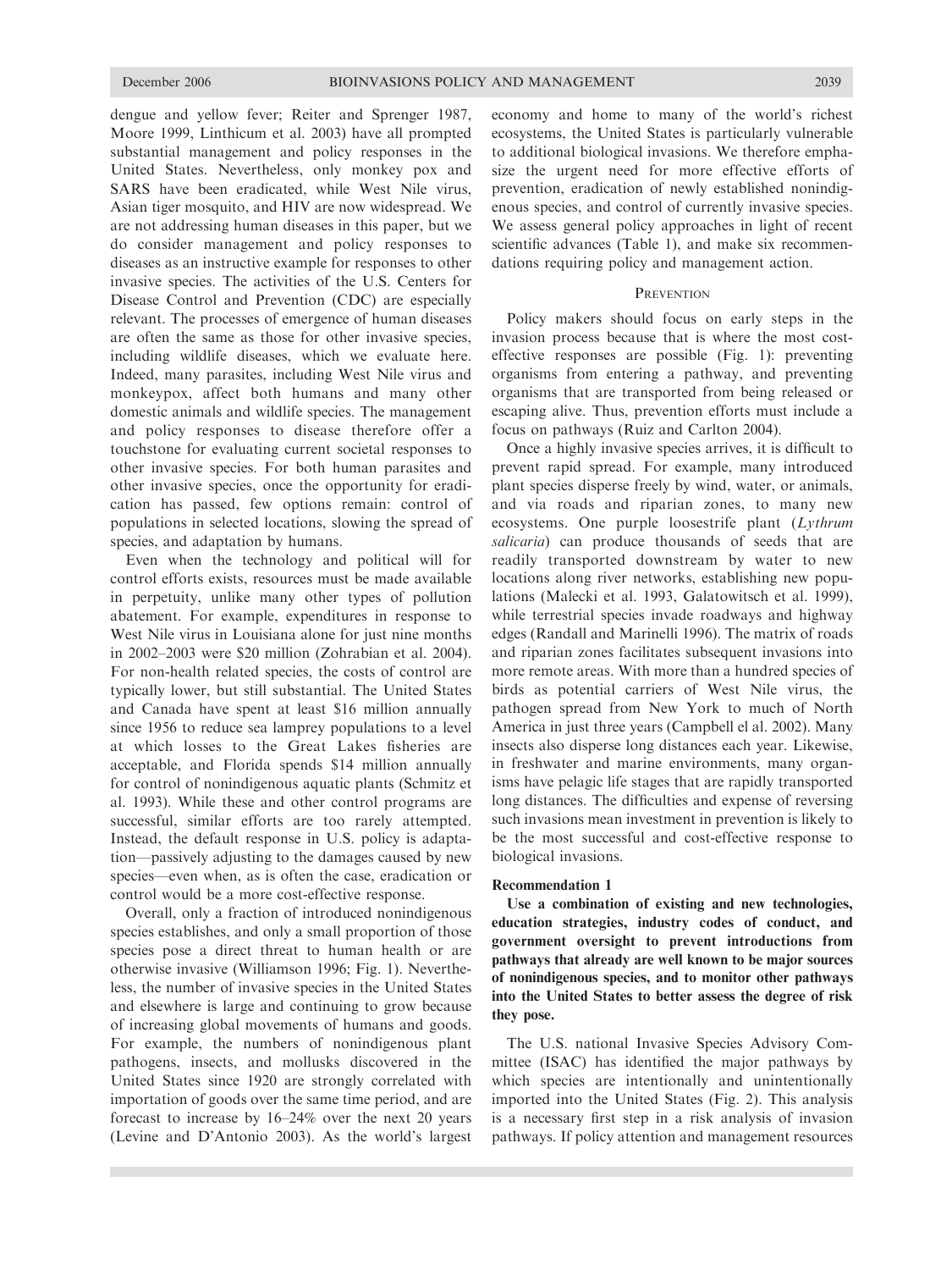

FIG. 2. Major pathways by which nonindigenous species enter the United States and are transported within the United States. For the right-hand branch of pathways (Commerce in Living Organisms), each pathway also entails the possibility of other species hitchhiking on or in the species that is the focus of trade, or in the medium (e.g., water, soil, nesting material) or food of the focal species. Hitchhiking organisms could include parasites and pathogens of the species in trade. The figure is revised and simplified from the 29 October 2003 Final Report by the ISAC Invasive Species Pathways Team of the Prevention Working Group (http:// www.invasivespeciesinfo.gov/council/wrkgrps.shtml).

are to be prioritized and cost-effectively applied across pathways, the relative risk posed to the environment, human health, and the economy by different pathways must also be better quantified. This is increasingly possible using new tools for detection of organisms (e.g., genetic tools; see also Recommendation 3) and quantitative analysis of pathways (e.g, network analyses; Hayes et al. 2004, Burgman 2005).

The invasion risk associated with a pathway is a function of the number of nonindigenous species transported, the number of individuals of each species transported, the characteristics of the species (including their environmental tolerances), the number and characteristics of their hitchhiking species (including parasites, and other associated organisms), and the likelihood and frequency that a species and associated hitchhikers would be released or escape into an environment suitable for the species to thrive (either initially or through secondary transport). Other relevant considerations are the feasibility and cost of eradication or control should a species become invasive. For terrestrial and aquatic ecosystems, we briefly discuss the most important pathways here.

For many transportation-related pathways and pathways of commerce in living organisms (Fig. 2), the information available falls short of that necessary for a complete risk assessment, but is nevertheless sufficient to justify strong immediate policy and management actions. Ship traffic, for example, connects every port in the world (Drake and Lodge 2004), and is responsible for the movement of a large proportion of terrestrial and aquatic nonindigenous species (Carlton et al. 1995). Terrestrial species arrive in containers, packing materials, and personal luggage (Kiritani and Yamamura 2003, Kraus 2003). In San Francisco Bay, hull fouling and ballast contents each contributed about 25% of all known aquatic introductions (Cohen and Carlton 1998). For Australia, hull fouling contributed 49% and ballast 21% (K. Hayes, unpublished data). Other major transportation-related pathways include canals and aqueducts (which connect previously unconnected watersheds) (Stokstad 2003). Large investments in prevention along these transportation-related pathways will be cost effective because management will simultaneously prevent numerous species in the same pathway.

Commerce in living organisms (Fig. 2) usually introduces species at a lower rate than transportationrelated pathways. However, prevention efforts will often still be very cost-effective for these pathways because risk assessment and management are likely to be less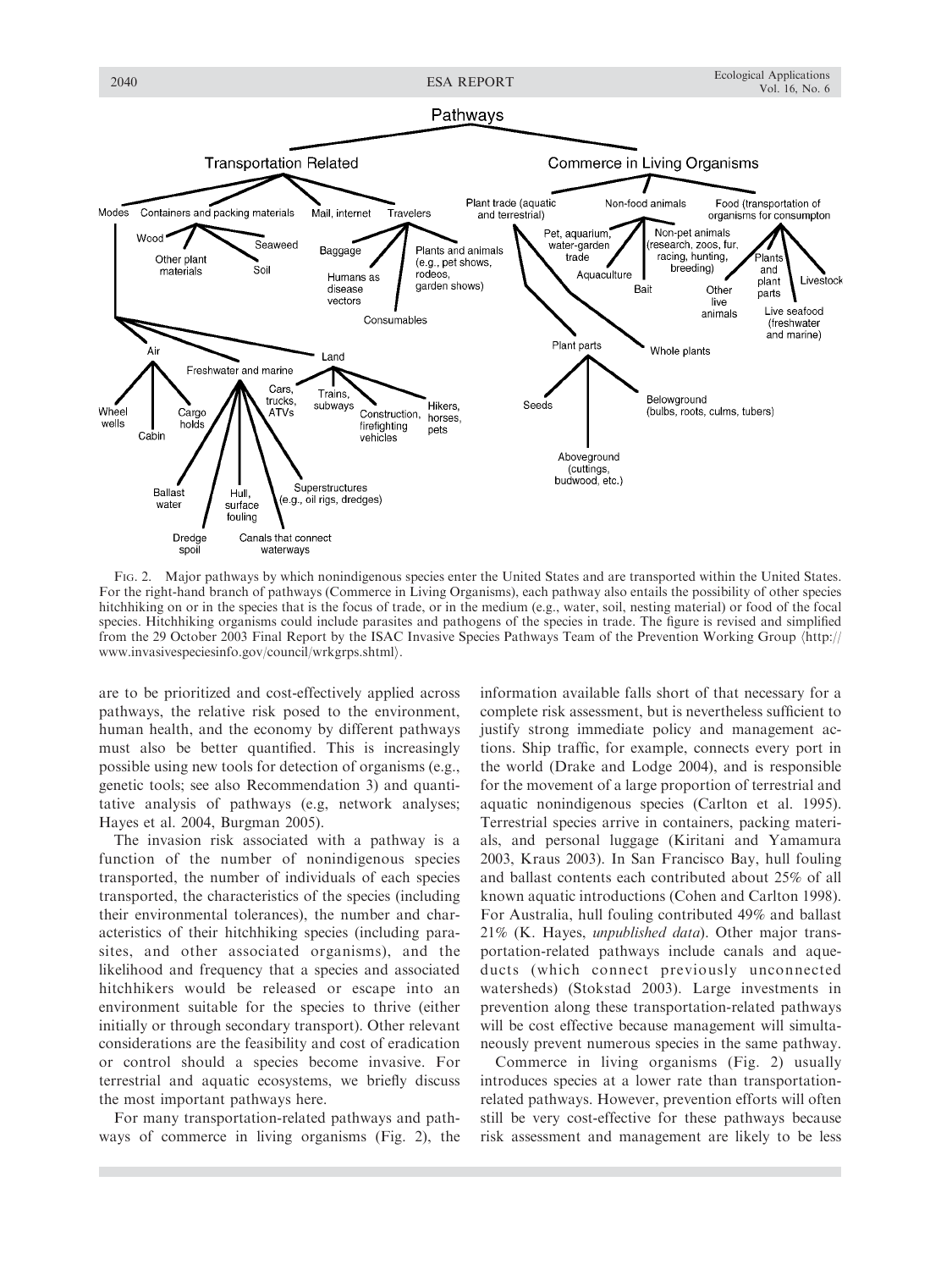expensive than for transportation-related pathways. For terrestrial ecosystems, the most damaging intentional pathways have been horticulture, the seed trade, freshfood commerce, and the pet trade (Kraus 2003, Mack 2003). For freshwater ecosystems, stocking (especially of fishes, Rahel 2002), the pet industry (Padilla and Williams 2004), the bait industry (Kolar and Lodge 2001), aquaculture (Cohen and Carlton 1998), and the live-food industry (Benson 1999, Fuller et al. 1999) have been most harmful. The water-garden (Lodge et al. 2000) and live-food (Chapman et al. 2003, Rixon et al. 2004) industries are growing rapidly and are therefore likely to be an increasing source of nonindigenous species. The water-garden, bait, and aquaculture industries are especially troublesome because they often put many nonindigenous species of plants and animals in close proximity to natural waterways and terrestrial ecosystems where the probability of escape and establishment is high (Les and Mehrhoff 1999). In addition to intentionally transported species, these same industries often deliver many species hitchhiking on the focal species (e.g., parasites, other easily overlooked plant, animal, and microbial species; Palm and Rossman 2003). Increasing trade via mail order as a result of purchases on the internet increases the risk from these pathways (Fig. 2).

On the basis of what is already known about these pathways, some specific recommendations emerge:

- Much greater federal effort should be expended to inspect, interdict, and enforce regulations, especially for ship-related pathways (ballast tank contents, hull fouling, and containers). Regulations must be extended to ships that have only residual (but nevertheless organism rich) water and sediment in their ballast tanks (so-called ''no-ballast-on-board'' or NOBOB ships; Colautti et al. 2003). New technologies for detection of transportation-related terrorist threats should be expanded and applied also to nonindigenous species, including gene probes, microarrays, and remote sensing that would provide more cost-effective monitoring to supplement increased efforts by human inspectors (NRC 2003; see Recommendation 3).
- Current efforts to identify cost-effective alternatives to ballast-water exchange (BWE) should be accelerated and implemented more quickly than required by the International Maritime Organization's 2004 International Convention for the Control and Management of Ships' Ballast Water and Sediments. BWE is not effective against all invasive species and takes too long to implement effectively for many short-distance coastal voyages. Urgently needed are management alternatives that prevent initial infection of the vessel or remove or kill entrained organisms before de-ballasting.
- Federal agency statistics on inspections and the species discovered should be better maintained and made

available for analyses of pathways and the effectiveness of alternative prevention strategies. Current data kept by USDA APHIS (Animal, Plant, and Health Inspection service), for example, are insufficient and practically unavailable (NRC 2002). Without such information, the cost-effectiveness of prevention methods will remain unknown and improvements difficult to document. In the rare cases where comprehensive inspections have occurred, the value of prevention was overwhelming. For example, inspections by the Hawaii Department of Agriculture of air cargo at Kahului Airport, Maui, during 20 weeks in 2000–2001, revealed large unaddressed risks. Interceptions included 279 insect species, 125 of which were not known to be established in Hawaii, and 47 plantpathogen species, 16 of which were not known to occur in Hawaii (HDOA 2002).

- Current technology to prevent the movement of organisms (e.g., electric and more effective barriers) should be installed in canals that connect major watersheds, especially where at least one watershed harbors a nonindigenous species with a high risk for further invasion. These include the Chicago Ship and Sanitary Canal (which connects the Great Lakes and Mississippi River basins) and canals that connect the Hudson River and Lake Champlain.
- For commercial enterprises that intentionally import live organisms, education is needed to remind consumers that they are often the proximate pathway: individual consumers and travelers are often directly responsible for the release of organisms (Kiritami and Yamamura 2004). An easy-to-understand message should accompany every purchase of a live organism. The general message should be ''don't release live organisms,'' but such a message should be tailored to specific markets, and be accompanied with suggestions for the humane disposal of unwanted organisms. Alternatively, vendors could be required to provide free disposal or re-sale services. One ongoing effort targeting the aquarium trade is the Habitattitude program sponsored jointly by the Pet Industry Joint Advisory Council, the NOAA National Sea Grant College Program, and the U.S. Fish and Wildlife Service (information *available online*).<sup>15</sup>
- For these same industries, cooperative efforts with scientists and government agencies should increase voluntary efforts to remove invasive species from the market. Scientists working with the horticultural industry and botanical gardens, for example, issued the ''Chapel Hill Challenge'' to do no harm to plant diversity and natural areas (Reichard and White 2001). In 2002 extended codes of conduct were endorsed by professional organizations of the nursery,

<sup>15</sup>  $\langle$ http://www.habitattitude.net/ $\rangle$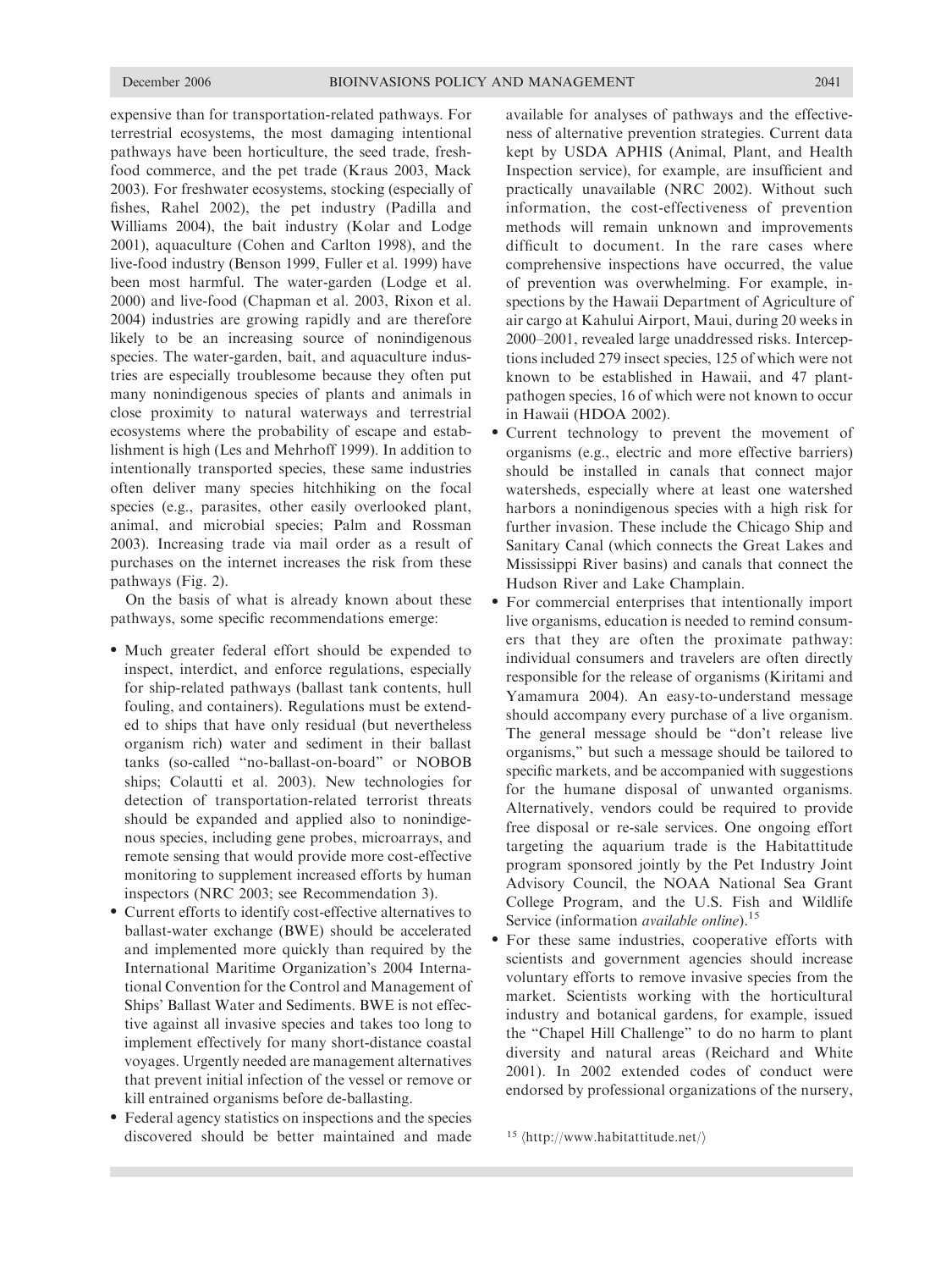botanical garden, and landscape architect industries, the gardening public, and by relevant government agencies (information *available online*).<sup>16</sup> Industry organizations should sponsor programs that fund risk assessments by independent organizations that are authorized to certify that species for sale are not likely to be invasive, and industry partners should accept the results of risk assessments by removing invasive species from collections, and not distributing plants or seeds to locations where the species are likely to become invasive. Similar efforts are needed for the aquaculture and landscape-restoration industries. The degree to which such efforts are effective (reduced releases of organisms) must also be better quantified to assure cost-effective implementation of future efforts.

- Existing scientific evidence provides a sufficient basis for additional government oversight. For example, banning the use of many species used as live bait (Lodge et al. 2000), and restricting the use of many others to local waters where the species can be collected, would lead to rapid prevention of additional aquatic invasions. Species proposed for sale as live bait, especially those species proposed for importation from other continents, must be subject to risk analysis. The management of approved species should include mandatory hazard-reduction practices to prevent the inadvertent introduction of pathogens or other associated species (Gunderson and Kinnunen 2001).
- If outdoor aquaculture continues, containment practices must improve drastically to prevent escapes of nonindigenous species and genotypes (Naylor et al. 2001).

Additional recommendations to reduce risk from the commerce in living organisms are provided in the next section.

#### Recommendation 2

Screen live organisms proposed for importation into the United States for environmental, economic, and humanhealth risk before a decision is made to allow entry. Risk analysis tools should be repeatable, transparent, supported by current scientific findings, and applied to all pathways, across all agency jurisdictions.

Current federal approaches to risk assessment of nonindigenous species rely exclusively on qualitative, expert opinion (e.g., protocols used by APHIS and the Aquatic Nuisance Species Task Force). These protocols rarely meet any of the essential criteria for rigorous risk assessments specified by the NRC (2002): peer review, transparency, repeatability, specified uncertainties, and quantitative output. In addition, a very small proportion of imported species are subject to any screening. There are 14 genera and 10 additional species that are on the U.S. Fish and Wildlife Service's (USFWS) injuriousspecies list (*available online*),<sup>17</sup> but most of them were already widespread and the cause of extensive damage before their importation into the United States was made illegal. The federal noxious weed list (available  $online$ <sup>18</sup> contains more species (96) because of greater attention to protecting agriculture than wildlife. Nevertheless, many of these species too were well established in the United States before their importation was outlawed. Too few USDA or USFWS employees have jobs dedicated to evaluating the risk associated with importations of organisms. Clearly, insufficient resources are devoted to evaluating the risk of species before they are allowed into the country (GAO 2002).

At the federal level, screening protocols must be adopted for all proposed new introductions into the country, so that no species is allowed entry unless the risk of invasiveness, including the invasiveness of any parasites and other hitchhiking organisms, is acceptably low. Screening protocols (but not necessarily their applications to particular species) should be evaluated and peer-reviewed before adoption by agencies. The protocols and every application of them must be transparent (open to review and understandable to those who were not involved) and repeatable (NRC 2002), and uncertainties should be addressed explicitly. Results should be expressed in terms of quantitative probabilities whenever possible.

In the 2001 National Management Plan (NMP), the Department of Agriculture, the Department of the Interior, and the Environmental Protection Agency committed to work jointly toward new risk-assessment screening protocols for invasive species, but there has been little meaningful progress because of the reluctance of different agencies to cooperate. The many published tools that meet the goals and characteristics described above should be added to the federal toolbox to create a flexible approach to risk analysis. We elaborate below on four approaches that we recommend be adopted by federal agencies: environment matching; consideration of propagule pressure (the number of individuals of a species that is released); analysis based on the traits of species; and expert opinion. These tools are complementary, and, where possible, should all be implemented as an overall risk-assessment approach. Some assessments might conclude rapidly, while many proposals for intentional introductions should employ all four of the approaches described below.

<sup>17</sup> hhttp//contaminants.fws.gov/OtherDocuments/ InjuriousWildlifeList.htmi

<sup>18</sup> (http://www.aphis.usda.gov/ppq/permits/fnwsbycat-e.  $PDF \rangle$ 

<sup>&</sup>lt;sup>16</sup> (http://www.centerforplantconservation.org/invasives)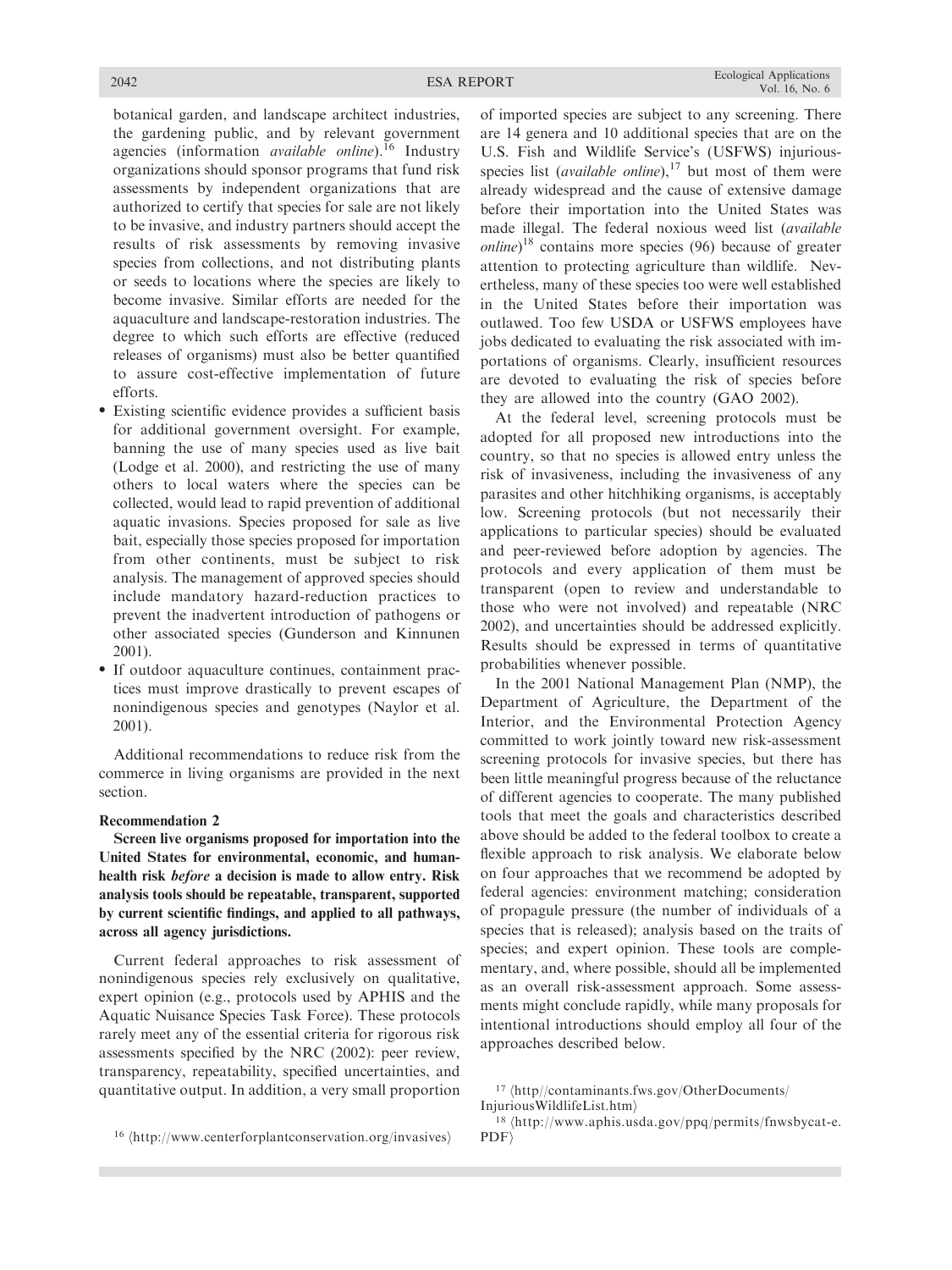#### Environmental matching as a predictor of invasion potential

Assessing the degree to which a new environment is similar to the donor environment is a reasonable starting point for risk analysis. Good computer-based tools are available that provide a first-cut broad geographical answer to the question ''Is a species likely to survive in this environment if it were introduced here?'' The easily quantifiable physical and chemical axes of a species niche are described and mapped onto other parts of the globe. These tools can be implemented rapidly, and are strong in their analysis of the role of climate and other abiotic factors in limiting distributions of organisms.

Standard methods of environmental matching (also often called ''niche modeling'') include traditional multivariate statistical methods (e.g., discriminant analysis, multiple regression, logistic regression), often coupled with geographic information systems (GIS) (e.g., Ramcharan et al. 1992, Buchan and Padilla 2000). More recent methods that are tailor-made for identifying potential ranges include CLIMEX (Sutherst et al. 1999), genetic algorithms for rule-set production (GARP) (Peterson and Vieglais 2001, Drake and Bossenbroek 2004), and tools tailored to marine organisms (information *available online*),<sup>19</sup> all of which are embodied in user-friendly and readily available software.

Quantifying the degree of similarity between two terrestrial locations is tractable because abundant precipitation and temperature data are available from meteorological stations worldwide, and algorithms can calculate indices of biotic responses to temperature, moisture, and light (Sutherst et al. 1999). This approach is the main quantitative component of the Australian national screening protocol for plants (Australian Quarantine and Inspection Service 2003) and could be extended to the United States (e.g., Venette and Hutchison 1999), but error rates can be high (Pheloung et al. 1999, Kriticos and Randall 2001).

Environmental matching is also possible for aquatic environments (Drake and Bossenbroek 2004, Marchetti et al. 2004a), but currently less tractable than for terrestrial habitats because: (1) fewer aquatic physicochemical data are available in appropriate electronic formats, and fewer distribution data have been collected for aquatic species; (2) terrestrial climatic data are often poor predictors of the aquatic environment; and (3) strongly predictive environmental variables for establishment are unknown for many aquatic species (Carlton et al. 1995).

These environment matching tools also have at least two intrinsic limitations. First, environment matching assumes that no evolution will occur in the nonindige-

nous species with respect to habitat requirements (Sakai et al. 2001, Cox 2004). Second, biotic interactions in a new environment may limit or facilitate establishment independent of any climatic match (Torchin and Mitchell 2004). The complexities of ecological communities make overcoming these limitations a research challenge, rather than an immediate management application. Thus, environment-matching tools should be augmented with additional risk-assessment approaches.

#### Propagule pressure as a determinant of the probability of establishment

The probability of establishment of an introduced species increases as the frequency of release events and the number of individuals released (propagule pressure) increases (Menges 1998, 2000, Kolar and Lodge 2001, Mulvaney 2001). For example, propagule pressures from ships' ballast and hull fouling, and from outdoor aquaculture facilities, are enormous compared with propagule pressure from species that are cultured and kept indoors. Frequency of introductions must also be considered because some pathways, e.g., release of live bait by anglers or the plant seed trade, have low propagule pressure per event but frequent introduction events, so that the new range is subject to an effectively high propagule pressure and therefore a large risk. Finally, the condition (well cared for and healthy is typical of commerce in live organisms compared with transport under marginal conditions for transportationrelated pathways) and life stage (resilient resting stages compared with sensitive juvenile stages) of propagules will also strongly affect the probability of establishment (Smith et al. 1999, Hayes and Hewitt 2000, Wonham et al. 2001). Thus, management actions that reduce the number of released individuals, the number of introduction events, and the health of individuals released are likely to reduce the risk of invasion.

Rigorous quantification of this usually nonlinear relationship is rare. That is, answering the question ''How much is risk lowered for a given reduction in propagules?'' is more of a research challenge than a management application. Although analyses of population genetics and random fluctuations of births and deaths suggest that only 20 to 500 individuals are needed to maintain an initial population of a sexually reproducing species, many more individuals may be needed to overcome random fluctuations of the environment, natural catastrophes, and the difficulty of finding a mate when population density is very low (Tomiuk and Loeschke 1993, Grevstad 1999, Mack 2000, Drake 2004, Leung et al. 2005). Establishment may occur at lower population levels for vegetatively reproducing organisms because they do not need to find a mate to reproduce. For both sexual and asexual species, however, quantifying the effects of population variability and environ-<sup>19</sup> (www.iobis.org) **the 19 hww.iobis.org** mental variability are vitally important to the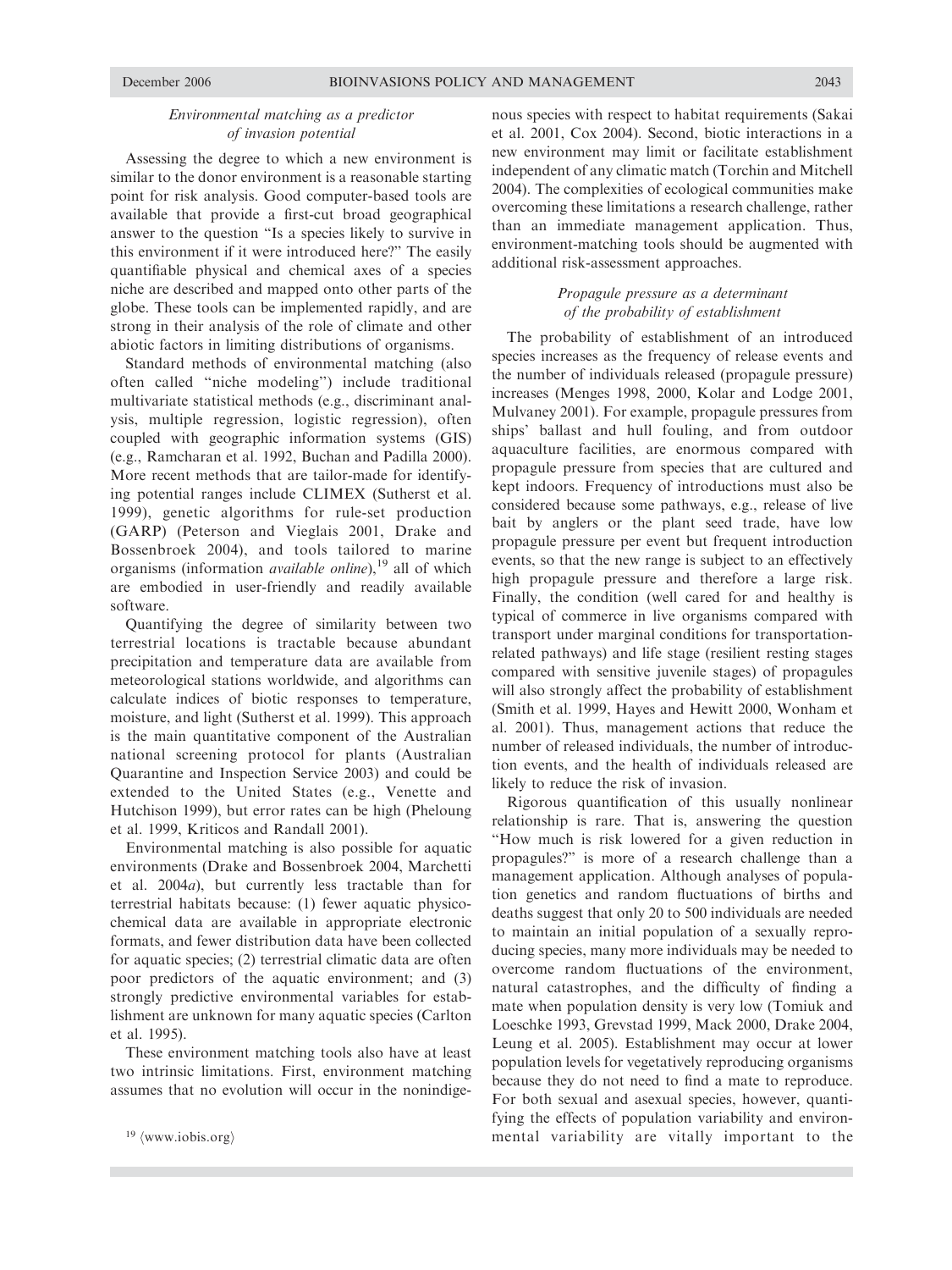development of specific targets of allowable propagule pressure (Mack 2000).

Despite these complexities and even without detailed quantification of the relationships discussed above, simple indices of propagule pressure offer ready means to improve predictive power and therefore provide management advice for lowering the risk of invasion (Marchetti et al. 2004a). For instance, simple estimates of boat traffic to lakes are predictive of invasions even without knowing the exact propagule pressure, timing or frequency of introductions, or condition of the propagules (Schneider et al. 1998, Bossenbroek et al. 2001). Likewise, at the largest scale, estimates of international trade are positively correlated with invasions (Levine and D'Antonio 2003). Current scientific understanding provides only a general rationale for reducing the propagule pressure, but suggests strongly that consideration of propagule pressure should be a major component of a risk analysis.

#### Species characteristics as predictors of invasion

Trait-based screening protocols are available for an increasing number of taxonomic groups and ecosystems, and are increasingly reliable guides to the likelihood of establishment, spread, and impact (e.g., Reichard and Hamilton 1997, Kolar and Lodge 2002, Marchetti et al.  $2004b, c$ . For all ecosystems studied to date, the most common diagnostic characteristic of a species' potential for invasiveness is a previous invasion history elsewhere in the world, especially for species that have had demonstrable economic or human-health impact (Williamson 1996, Kolar and Lodge 2001, Hayes and Sliwa 2002). But of course this observation is useless for species that have not become established outside their native range, or if surveys in other countries are as incomplete as those in the United States. Fortunately, other traits (e.g., environmental tolerances, life-history characteristics) can be predictive, even for species with no history of invasiveness.

Trait-based analysis has been used for many terrestrial plant invaders (Drake et al. 1989, Perrins et al. 1992, Scott and Panetta 1993, Rejmánek 1996, Rejmánek and Richardson 1996, Reichard and Hamilton 1997, Lee 2001, Reichard and White 2001) and for freshwater fishes (Kolar and Lodge 2002, Marchetti et al. 2004b). While the accuracy of some earlier approaches was not as high as desired (Smith et al. 1999), recent approaches have been highly accurate (e.g., 87–94% for Kolar and Lodge [2002]), in part because analyses are increasingly controlled for the ecosystem being invaded (Lee 2001), and for each of the multiple steps in the invasion process (Fig. 1). Traits related to success in one of these steps are often not the same traits as those important to other steps; the probability of establishing is related to different traits than the probability of spreading (Kolar and Lodge 2001, 2002, Marchetti et al. 2004c).

The federal government should immediately begin using existing protocols, taking care to apply them for the invasion stage (establishment, spread, or impact), the taxonomic group, and the ecosystem for which each was developed. The federal government should also support the development of additional protocols because the existing number remains small compared to the worldwide number of taxonomic groups and ecosystems. Because these tools are data intensive and require substantial investments for each taxonomic group and ecosystem analyzed, relevant federal agencies should jointly sponsor the development of additional analyses, especially for taxonomic groups likely to be in transport and for ecosystems under high threat of invasion (NRC 2002, Hayes and Sliwa 2002; Fig. 2). The expense of the development of these tools will be more than repaid by the damages avoided by identifying and denying entry to harmful species. The development of these tools is urgent because they enhance transparency, repeatability, and quantification of uncertainty (Burgman 2000, 2001, 2005), characteristics that current federal approaches lack.

#### Expert opinion encompassed in detailed, qualitative species-specific analyses

For a species with important ecological or economic issues at stake, a risk analysis might conclude with a comprehensive assessment of all biological data (Burgman 2005). Such analyses have traditionally been conducted by APHIS and the Aquatic Nuisance Species Task Force (e.g., Nico et al. 2001), and have usually required months to years for a committee of experts to conduct, while the three previous steps can be conducted much more rapidly. In addition, these analyses have typically proceeded without transparency or repeatability. New approaches to expert elicitation exist, however, that infuse the use of expert opinion with more transparency, repeatability, and timeliness (Burgmann 2005). Such approaches should be adopted as a final analysis that assesses whether more detailed biological consideration casts any doubt on the statistical evaluations in the previous three steps. These four steps environmental matching, consideration of propagule pressure, trait-based analysis, and expert elicitation would provide a comprehensive basis for an overall assessment of the magnitude and likelihood of adverse environmental, human health, or economic damage if a nonindigenous species was allowed entry into the country.

#### Relationship of federal, state, and local risk assessments

Invasive species do not respect political boundaries. In a country as large and ecologically diverse as the United States, an ecosystem likely exists that would be suitable for growth and reproduction for species from most other parts of the world. Furthermore legal tools and practical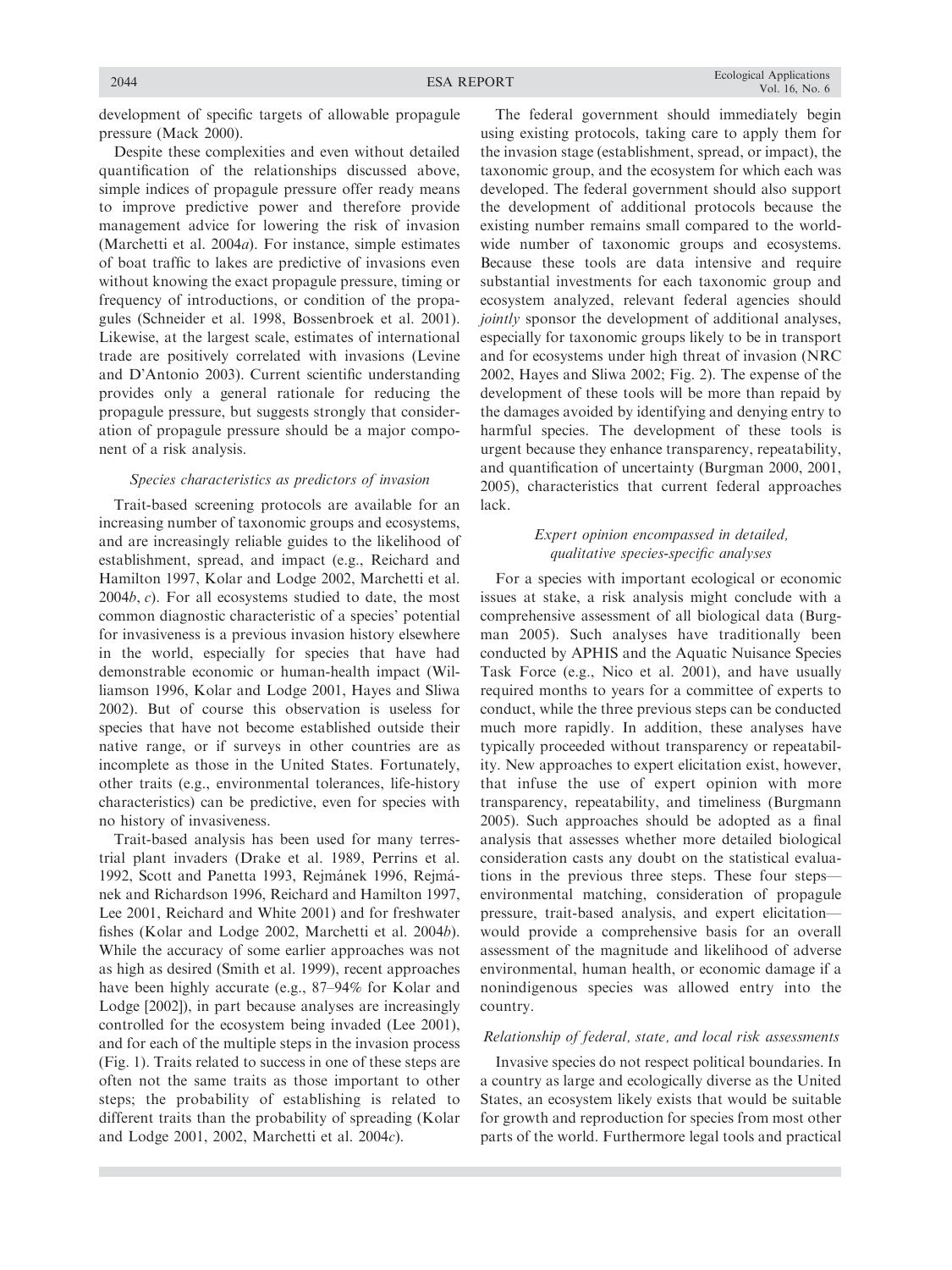methods to prevent the transport of a species introduced into one state to another state are rare and many that do exist are rarely used (Kolar 2002) (see also the Environmental Law Institute web site). $^{20}$  Entry requirement into the United States should therefore be stringent and rigorously enforced. Species should be allowed entry only if no U.S. ecosystem exists where the species poses a high risk. For already-established species (including species native to only one part of the United States), the risk-assessment approach described above must be regionalized so that federal, state, and local actions are coordinated to prevent spread into other regions where a species poses an unacceptably high risk.

Such coordination is grossly insufficient now. For example, under the Plant Protection Act of 2000 (U.S. Code Title 7, sections 7701 et seq.), federal ''preemption'' is sometimes a significant problem for states. If USDA has a federal quarantine program to prevent spread of a pest, it is illegal for a state to impose more stringent restrictions. Federal quarantine has been ineffective in preventing spread of red imported fire ant across the southern continental United States. After the ant reached California, the Hawaii Department of Agriculture tried in 1999 to institute measures to prevent its spread to Hawaii, but two states complained that Hawaii was not legally entitled to require stronger measures than the federal quarantine.

It is therefore essential that the federal government especially the Department of the Interior and the Department of Agriculture—provide strong national leadership. However, under the current weak federal system of species screening, state risk analyses and listings of allowed and prohibited species are critically important. States must use their authority more aggressively to protect their resources even when federal agencies fail to act. Additions to federal listings of noxious weeds or plant pests (under the Plant Protection Act of 2000) or injurious wildlife (under the Lacey Act amendments of 1981 [U.S. Code Title 16, sections 3371– 3378, and as amended]) will likely continue to be much slower and more contentious than additions to state listings. Moreover, state-specific ecosystems or economic activity that is threatened by invasive species will be more highly valued by the state than by the federal government. Even with more aggressive pathway and species screening and enforcement at the federal and state levels, however, states will remain vulnerable to dispersal of a species permitted in another state. Because invasive species readily cross political boundaries, regional coordination of state policies is essential.

Local governments must also take steps, especially when quick action by a city or county can address an urgent problem. For example, in response to discoveries of live bighead carp for sale in food markets in Chicago, or the emerald ash borer (Agrilus planipennis) found in Michigan, local authorities were quick to respond. Increasing local and state action also increases incentives for industry to support steps at greater geographical scales to avoid a hodge-podge of regulation that might unduly hamper commerce. More effective federal– regional–state–local cooperation is clearly required to reduce the number of future invasive species disasters.

#### EARLY DETECTION, ERADICATION, AND CONTROL

#### Recommendation 3

Use new technology to improve active surveillance of invasive species to increase the success of rapid response and eradication efforts, in cooperation with existing webbased information networks in universities, herbaria, museums, and state agencies.

Some species will inevitably slip through prevention efforts and establish small populations. A small proportion of these species will spread widely, usually after some lag phase, to become abundant pests (Sakai et al. 2001). The lag time between establishment and spread associated with many invading populations provides an opportunity for detection and eradication. For most species, however, eradication efforts must proceed quickly (within weeks to 1–2 years) if there is to be a substantial probability of success. Thus, detecting populations while they are still small and localized is extremely important. Yet in recent years, only about 2% of the shipping containers coming into the United States received any inspection whatsoever.

Unfortunately, the effort required to detect a species is inversely proportional to its population size (Barry 2004, Hayes et al. 2005). Hence cost-effective management walks a fine line between the high costs of surveys for small populations, and the high costs of eradication if a survey fails to detect a nascent population in the initial stages of invasion. The technical needs for improved detection for invasive species overlap largely with the needs for surveillance against terrorism (NRC 2003), and cover many of the same locations (e.g., seaports, airports). Thus coordinated efforts to use existing and new technologies against the threat from both terrorism and invasive species should be synergistic for early detection and for prevention (as discussed in the previous section).

#### Improved sampling, detection, and identification methods

Monitoring should be concentrated in areas where initial introductions are most likely to occur, including areas surrounding seaports and airports, and other areas where large numbers of shipping containers are received or opened. Areas of high human population or visitation also experience frequent introductions and human <sup>20</sup> (www.eli.org) disturbance, making establishment more likely (DeFer-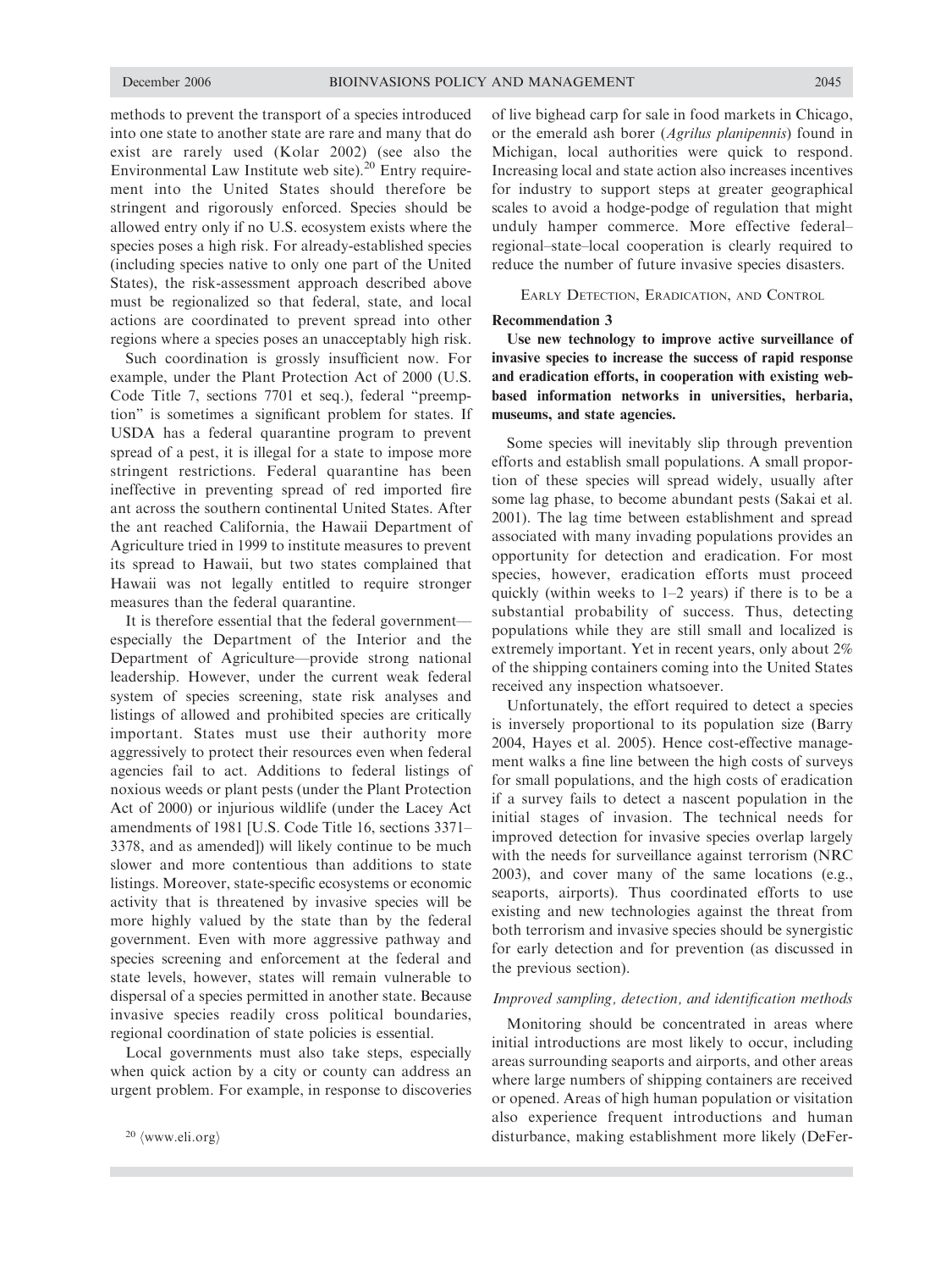rari and Naiman 1994, Planty-Tabacchi et al. 1996, Rejma´nek 1989, 1999, Stohlgren et al. 1998). Natural areas where an invasion would be especially damaging (e.g., National Forests, National Parks, and other conservation areas) should be intensely monitored, concentrating on sites most likely to have had propagules delivered by humans (e.g., along roadways, paths, streams) (Lonsdale 1999).

Sampling techniques that maximize search area per unit cost, and minimize laboratory costs are likely to return the best cost–benefit ratios (Hayes et al. 2005). Technology already used for other purposes could be easily adapted for use in monitoring nonindigenous species. Examples include the use of gene probes, shotgun sequencing, microarrays, and genetic polymerase chain reaction (PCR)-based tools for quickly detecting small aquatic organisms (Deagle et al. 2003, Tyson et al. 2004, Hayes et al. 2005), and remote sensing for identifying habitats vulnerable to invasion (Chong et al. 2001, Stohlgren et al. 2001, Schnase et al. 2003).

One of the major obstacles to current monitoring and prevention in all ecosystems worldwide is the absence or poor availability of taxonomic keys for identifying species, including different stages in the life cycle. To overcome these problems, training of taxonomists and systematists must increase. This recommendation stands in sharp contrast to the current emphasis in research and training in biology, in which the roles of taxonomy and systematics have declined precipitously in recent decades.

Photographically illustrated taxonomic keys with more comprehensive coverage of life stages and morphologic variation must be readily available, especially on the internet. Cumbersome dichotomous keys should be replaced by on-line ''polyclaves'' (keys based on multiple, easily recognized characteristics) tailored for parataxonomists, citizen groups, and students. Examples of web-based taxonomic tools exist for aquatic and terrestrial organisms (*available online*).<sup>21</sup> Finally, morphological descriptions in computerized keys should be augmented with standard genetic profiles in GenBank (information *available online*), $^{22}$  or genetic bar codes (Hebert et al.  $2003a, b$ ) so that gene probes may be increasingly incorporated into detection protocols (Cahill and Hardham 1994, Patil et al. 2003).

### Coordination of governmental, nongovernmental, and volunteer monitoring and data networks

Amateur naturalists and other citizens have often been the first to discover invasive species. Because members of the public that explore the natural world greatly outnumber professional field biologists, establishing methods for the public to bring previously unseen or unknown species to government laboratories, universities, museums, or nature centers should be expanded and widely publicized. Providing standard protocols for citizens to use in monitoring local aquatic and terrestrial habitats can be extremely cost effective, as long as the potentially high cost of false positive reports can be controlled (Wasson et al. 2002, Hegamyer et al. 2003) (see also the North American Weed Management Association web site). $23$ 

Discoveries of invasive species in new locales by public and private monitoring programs should be made readily available on the internet as quickly as possible. Databases for local monitoring should be linked electronically with other local, regional, national, and international efforts like those listed above (see footnotes 21–22) so that other groups may be forewarned (Ricciardi et al. 2000). This approach is particularly important for rapid response and eradication, where it is imperative to know the existing range and potential distribution of the target species (Schnase et al. 2003). Such taxonomic and network-building efforts should be facilitated and subsidized by the federal government.

#### Recommendation 4

Make legal authority and emergency funding available for eradication and control to proceed rapidly once a newly established, potentially invasive species is detected. Current legal mechanisms and funding for responses to agricultural pests and parasites, and to human pathogens, should be extended to all potentially invasive species in all habitats, and employed commensurate with the threat.

Control programs for widespread species are inevitably expensive, such as the \$16 million annual expenditure to control sea lamprey (Petromyzon marinus) in the Great Lakes. Nevertheless, they are often cost effective; the sea lamprey program, for example, protects a fishery worth about \$4 billion annually. Control and eradication are, however, most cost effective by following emerging rules of engagement with invasive species: (1) rapid response upon first detection, when populations are still localized (Rejmánek and Pitcairn 2002), (2) placing highest priority on the elimination of species' nascent foci, and (3) thoroughly and repeatedly searching the potential new range for residual organisms to create a virtual zone sanitaire (Mack and Lonsdale 2002). While it may be obvious that small populations are easier to eradicate than large populations, there are added benefits to acting while a population is small. Eliminating the source of seeds or other propagules early may exponentially reduce the long-term costs of

<sup>21</sup> URLs for aquatic: hhttp://www.marine.csiro.au/crimp/ nimpis/ $\rangle$ ;  $\langle$ http://invasions.si.edu/nemesis/index.html $\rangle$ ; URLs for terrestrial:  $\langle$ http://el.erdc.usace.army.mil/pmis/ $\rangle$ ;  $\langle$ http:// www.ozcam.gov.au/)

<sup>22</sup> hhttp://www.stn-international.de/stndatabases/databases/ genbank.html) <sup>23</sup> (www.NAWMA.org)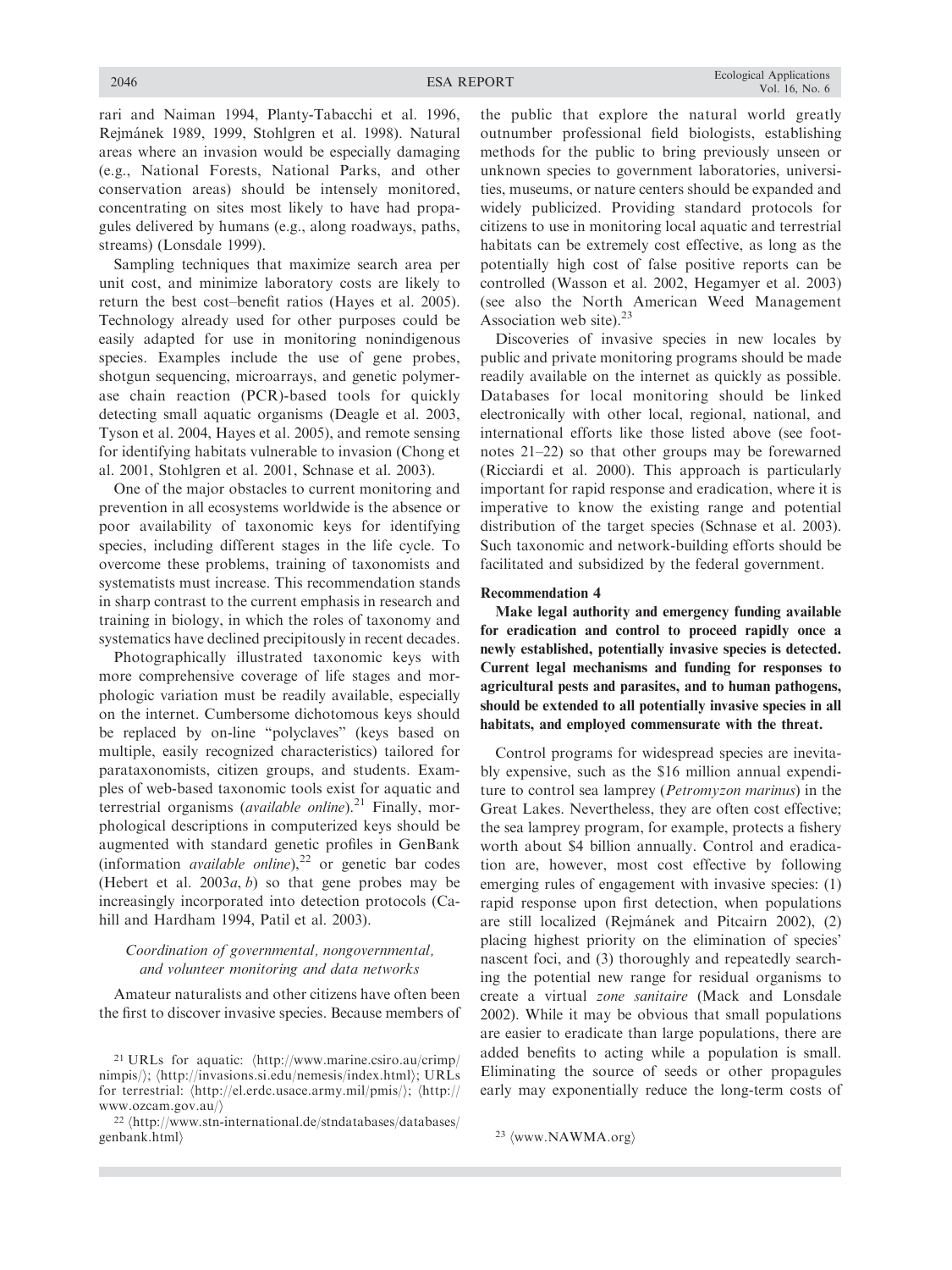trying to eradicate the species in remote areas to which it would otherwise spread (Myers et al. 2000).

Eradication programs have been successful for many terrestrial plants, mammals, and insects; for some freshwater plants and fishes; and for a few marine algae and invertebrates (Bax et al. 2002, Kuris 2003, Simberloff 2003; see also San Diego [California] Regional Water Control Board, *available online*).<sup>24</sup> Many successful terrestrial programs have relied on mechanical removals and chemical applications (Mack and Lonsdale 2002), while aquatic eradications have relied on chemicals. These existing methods should be applied more frequently, but increased effort should also be devoted to developing techniques that are less laborious and that have fewer nontarget effects. Development of methods for eradication in aquatic environments, in particular, requires greater government support. In large freshwater and marine environments, eradication with biocides is often impractical because of dispersal of the biocide and detrimental effects on nontarget species. Although the weaknesses of available methods limit the number of eradication attempts, a greater constraint is the lack of legal authority and emergency funds that can be accessed quickly.

#### Legal authority

In the successful eradication of the marine mussel Mytilopsis in Australia, national legislation enabled a rapid response, including quarantine (Bax et al. 2002). In contrast, management of invasive species in the United States is hindered by lack of an overarching federal regulatory authority, and lack of an established mechanism for federal, state, and local coordination. USDA and the Department of Health and Human Services have authority to respond rapidly and aggressively, including quarantine, for agricultural and human pathogens, respectively, but similar authority to protect other economic or environmental goods and services is weak or rarely exerted. For example, local and county ordinances to control noxious weeds on private property and unoccupied land are not routinely enforced. Rapid response to a plant or wildlife parasite or a marine or freshwater invasion in the United States is difficult unless the species is among the few that are already listed as noxious or injurious by USDA or the FWS, respectively. Although a diverse array of federal agencies have some authority to act, overlapping federal, state, and local authorities often stymie rapid action.

Eradication and control programs are routinely slowed or halted by cumbersome permitting procedures that allow damages to increase while management programs are on hold. Longstanding protection of agriculture and forestry from invasive species, including

invasive plants, parasites, insects, and mammals, has meant that eradication and control protocols are quite effective. In these settings, deliberations to minimize nontarget and other unintended effects have been balanced against the need for expeditious management in the face of damages that grow—often exponentially over time. However, the situation for other settings, especially aquatic ecosystems, often hinders effective management.

For marine and freshwater ecosystems, the federal government, in cooperation with states and tribes, should provide parallel procedures for prior approval of control plans for specific species or taxonomic groups that are likely to require control in the future. Many such species—and the habitats they are likely to invade—are readily identified because they are already known in the United States or elsewhere. Such control plans could then be implemented immediately anywhere in the United States with minimal additional review. Specifically, we recommend the following three federal actions to expedite the approval of rapid responses to invasive species:

- Under the National Environmental Protection Act, the federal government should create a provision for a "categorical exclusion" for management of newly discovered potentially invasive species on federal lands, either through rule making or congressional action.
- Congress should make clear that under the Clean Water Act, a National Pollutant Discharge Elimination System (NPDES) permit is not required for the application of approved aquatic herbicides (which are often employed against invasive aquatic or wetland plants).
- Under the Endangered Species Act, the federal government should create a new provision for expedited review of emergency responses to invasive species, either through rule making or congressional action.

Many eradication and control plans that would be approved under these proposed mechanisms would likely consist of integrated management—a combination of mechanical, chemical, and biological control. Treatment combinations are often necessary to compensate for the limitations of each approach, and to minimize the nontarget damage that results from some approaches (Lafferty and Kuris 1996, Anonymous 1999, Wu et al. 1999, Murphy and Goggon 2000, Schardt and Ludlow 2000, Cronk and Fuller 2001, Kilbride and Puveglio 2001, Trowbridge 2001, Kuris 2002).

The changes recommended above must include provisions for broad stakeholder and scientific review of eradication and control plans, and systematic monitoring of management efforts, without unduly  $24 \text{ \langle http://caulerpa.cjb.net/\rangle}$  delaying either the initiation or progress of the effort.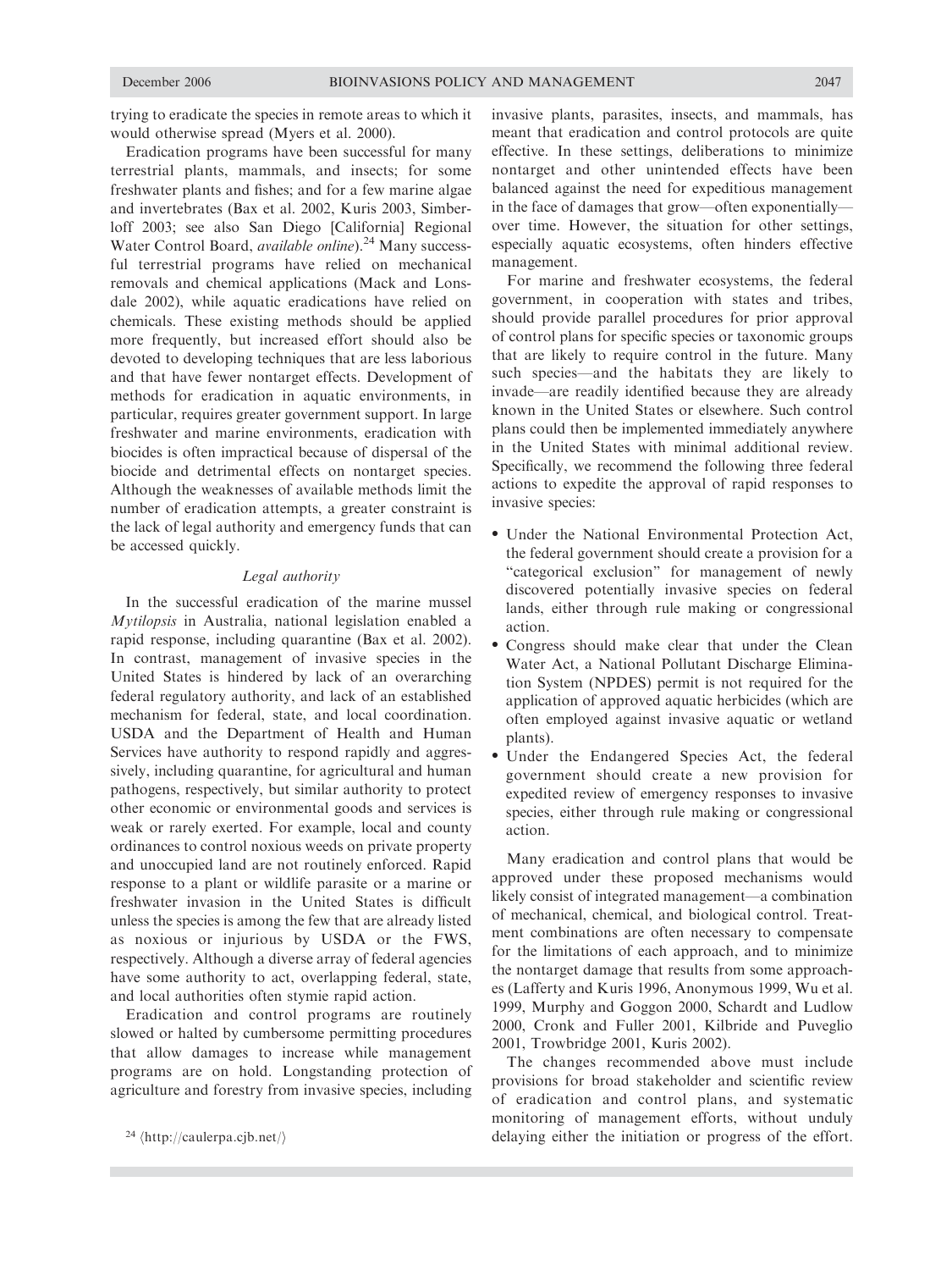Kuris (2003) opined, for example, that control of the European green crab in the United States should have been prioritized over research on its impact, given the crab's rapid spread. However, when initial efforts are not as successful as expected, more costly than anticipated, are projected to have long duration, or entail high nontarget effects, data gathered during the effort may be essential for adjusting future treatments to increase efficacy, lower nontarget effects, and improve cost effectiveness. The urgent need is to provide mechanisms for rapid approval of emergency management plans to ensure that appropriate resources are delivered to any invaded terrestrial or aquatic ecosystem, just as they are now when agriculture or forestry is threatened.

#### Need for emergency funding

Greater legal authority and budget provisions for emergency responses must be provided for eradication and control efforts aimed at newly discovered invasive species. Currently, even when agencies recognize a compelling need for rapid response and eradication, their budgets are usually fully committed to core missions. There is a lack of emergency funding sources, perhaps because the damages, while large in aggregate, are usually thinly spread across the public arena. As a result, no sufficiently large incentive arises for any private group to finance a rapid response or to motivate a government response. This situation constitutes a variation of the Tragedy of the Commons. Consequently, the federal government must fund research, development, and implementation of improved strategies for eradication and control. Analogous budgets have long been set aside for responses to wildfires, outbreaks of agricultural and human pathogens, and oil spills. As one option, industries that serve as pathways for invasive species could be required to underwrite the cost of eradication, based on the principle that the primary beneficiaries of a pathway should bear the costs of any resulting damages (Jenkins 2002). Government should provide procedures for internalizing societal costs, which are presently externalities for industries that are pathways for invasive species.

#### Recommendation 5

Provide ongoing funding and incentives for slowing the spread of established invasive species on public and private lands, in cooperation with the states and tribal governing bodies.

When eradication is not feasible, a ''slow-the-spread'' strategy is a rational management choice to augment local control efforts, particularly when the environmental or economic costs of allowing an invader to proceed unmanaged are likely to outstrip management costs. Bearing the cost of new invasions has been the common default strategy in the United States, but is usually not prudent (Leung et al. 2002). For each unit of time during which we prevent an invader from occupying new range, a benefit accrues. For example, based on experience in the U.S. Midwest, we can be fairly certain that if zebra mussels spread into the western states (Drake and Bossenbroek 2004), it will pose a large financial burden on power plants, navigation locks, and other industries that require abundant water. Efforts to stop the westward spread of zebra mussel and other freshwater invasive species (e.g., 100th Meridian Initiative [information *available online*])<sup>25</sup> therefore have a high benefit : cost ratio (Leung et al. 2002). Similar examples are common for terrestrial plants and insects such as the emerald ash borer and gypsy moth (Sharov and Liebhold 1998, Sharov et al. 2002; also see the USDA Forest Service web site), $^{26}$  and are increasingly common for marine species in other countries (Ross et al. 2002). For the same reasons that the federal government should provide funding for rapid response, eradication, and control efforts (Recommendation 4, above), the federal government should also fund research and development of slow-the-spread strategies, develop decision tools for prioritizing management efforts (Burgman 2005, Leung et al. 2005), and provide sustained funding and incentives for implementation of these strategies.

ESTABLISHING A NATIONAL CENTER FOR INVASIVE SPECIES MANAGEMENT

#### Recommendation 6

Expand existing authority of the National Invasive Species Council (NISC), including the establishment of a National Center for Invasive Species Management under NISC, to better coordinate policies among government agencies and with other countries.

Current federal policy on invasive species is fragmented and piecemeal, with narrow policy goals distributed among more than 20 federal agencies administering regulations under more than 12 major congressional acts (National Invasive Species Council 2001, Miller and Fabian 2004; see also the National Invasive Species Information Center web site).<sup>27</sup> Consistent with traditional agency missions, current and proposed federal legislation often addresses one species (e.g., nutria, tamarisk) or taxonomic group (e.g., the genera of terrestrial weeds Striga and Cuscuta), one pathway (e.g., ballast water from shipping), or one stage of invasion (e.g., maintenance control but not prevention). Opportunities for cost effectiveness are lost because the overall process of invasion and the interdependence of management efforts at each invasion stage are not recognized in policy (Fig. 1).

- $26$   $\langle$ http://www.na.fs.fed.us/fhp/eab/ $\rangle$
- $27 \langle$ www.invasivespeciesinfo.gov/laws $\rangle$

<sup>&</sup>lt;sup>25</sup>  $\langle$ http://www.100thmeridian.org/ $\rangle$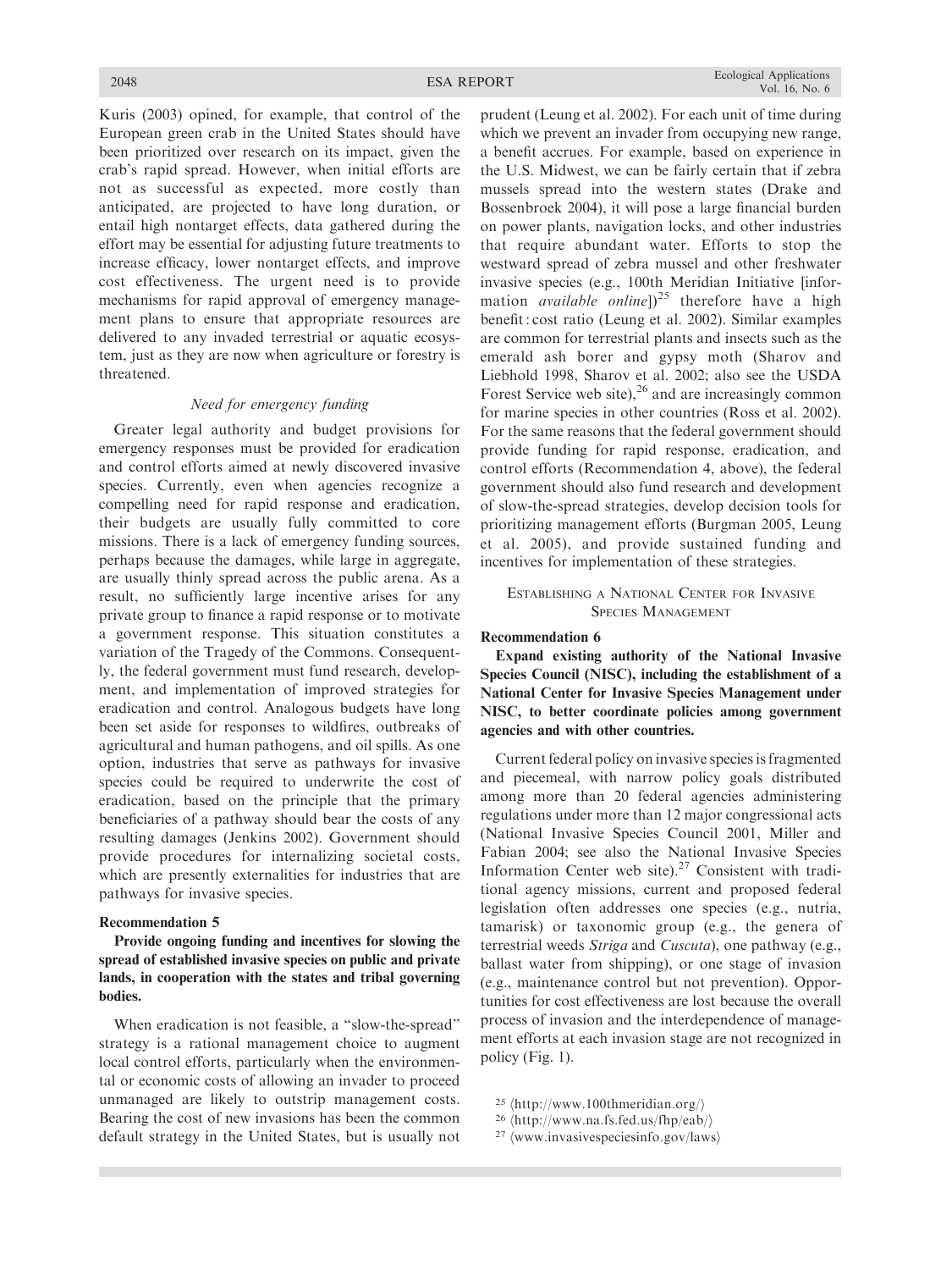

FIG. 3. Schematic of the role of the proposed new National Center for Invasive Species Management (see Recommendation 6). The Center would require dialogue with Congress, consistent with existing reporting links between Executive Branch entities and Congress.

Funds are spent on control of a species, for example, without reducing the supply of new introductions of the same species and of other potentially invasive species. This approach virtually guarantees the necessity of future expenditures to address the same or other species. Coordinating the production and dissemination of information on the importance of different pathways, as well as on the costs of individual invasive species, would prevent such oversights. In addition, such information would increase the speed and cost effectiveness of management and policy by promoting priority setting within and between agencies. Currently, each agency often independently alerts the public to similar threats, and expenditures on some species are duplicative, while some pathways escape management entirely. Invasive-species management is an intrinsically interdisciplinary challenge, and a much more comprehensive approach to policy is essential to protect the country in the most cost-effective manner (Table 1).

Progress toward coordination and a more comprehensive perspective has occurred recently, especially with the creation of the National Invasive Species Council and its working groups and publication of the National Management Plan (National Invasive Species Council 2001). Emergence of a lead government entity with a sufficiently comprehensive focus on invasive species remains hampered however by the multi-jurisdictional intersection of the Departments of Agriculture, Interior, and Commerce, and a lack of authority in NISC. To a considerable degree, the current situation is described as follows: what is all agencies' responsibility is no agency's responsibility. To accomplish the goals described here, Congress should grant authority to the NISC and establish a National Center for Invasive Species Management as a unit of NISC. The Center would require strong, high level executive leadership with substantial scientific and policy expertise.

Policy coordination is not only a critical national issue, but also an urgent international issue. Any species imported by the United States, whether intentionally or as a by-product of trade, puts Canada and Mexico at immediate risk, and any other country with which the United States trades at risk from further international spread. The United States is an exporter as well as an importer of invasive species, and U.S. policies and practices are subject to, or at least relevant to, at least 10 major international agreements (information available *online* $)^{28}$ —even those agreements that the United States has not signed. The development of risk-analysis proto-

 $28 \langle$ www.state.gov/e/eb/tpp/c10327.htm $\rangle$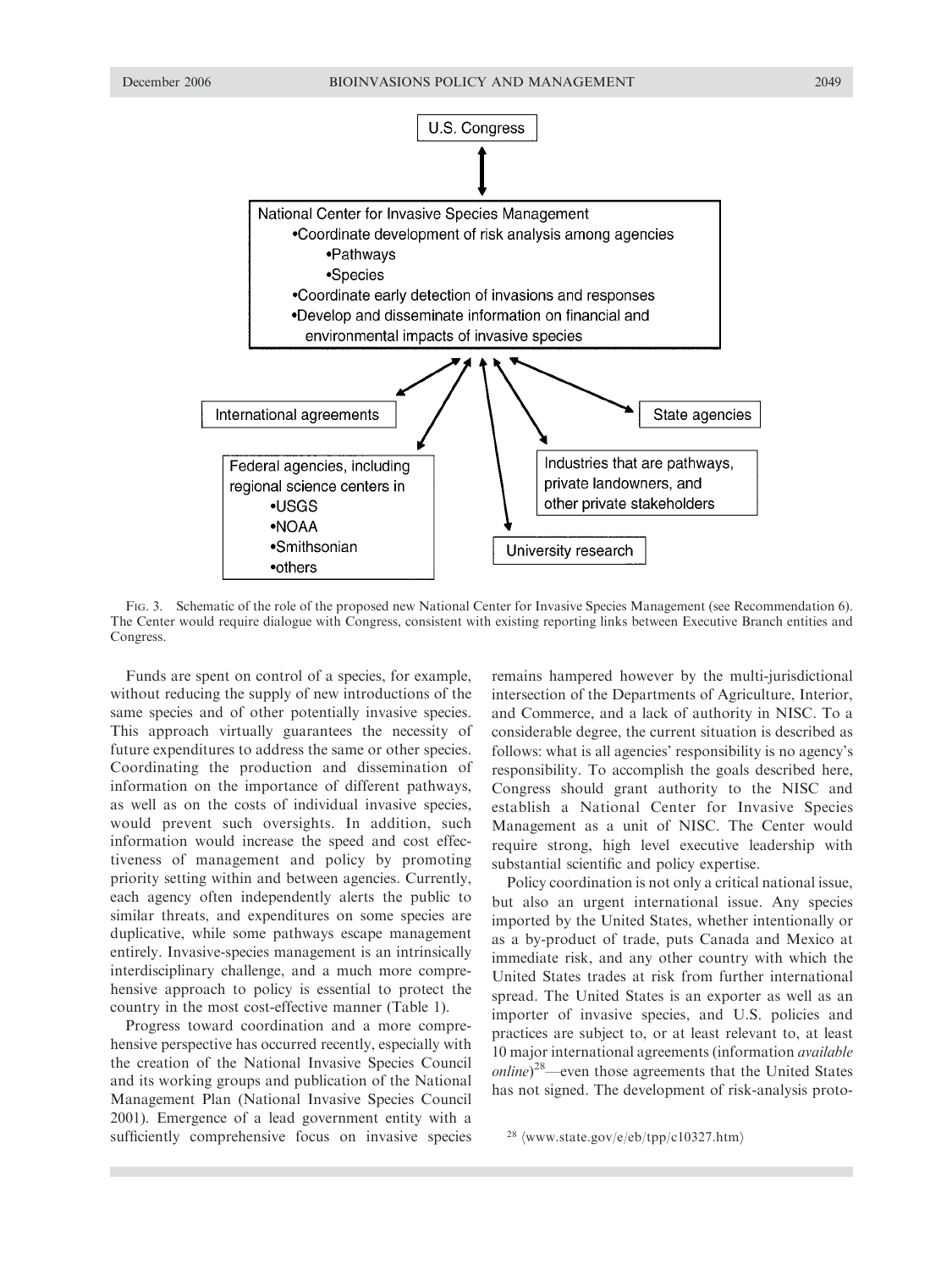cols (see recommendations 1–3), for example, must proceed in light of emerging guidelines and precedents from the World Trade Organization's Agreement on the Application of Sanitary and Phytosanitary Measures (WTO SPS; Hedley 2004).

The creation of a national Center is an administrative solution to the currently fragmented state of U.S. national and international policy that has federal precedent (Schmitz and Simberloff 2001). Analogous policy shortfalls historically led to successful solutions, such as The Centers for Disease Control and Prevention (CDC [Atlanta, Georgia, USA]), and the National Interagency Fire Center (Boise, Idaho, USA). Both are plausible general models for a new comprehensive national approach to the problem of invasive nonindigenous species. Regardless of which model is followed, several key elements seem essential (Fig. 3). A National Center for Invasive Species Management would:

(1) Coordinate U.S. policy with those of other countries, especially with regard to trade;

(2) Coordinate both the research on risk analysis of pathways by which invasive species are introduced, and implementation of research to prevent additional introductions into the United States. The Center should broker cooperative agreements on risk analysis among existing agencies; currently tools and approaches in combating these species are under development by multiple agencies, take too long to be tested, and much more time to be implemented (see Recommendations 1–2);

(3) Coordinate early detection and rapid-response activities. Nonindigenous species do not reside only within the jurisdictional range of one agency (e.g., national forests, national parks). Rather they readily and increasingly leap across land and bodies of water in public and private ownership, engaging multiple jurisdictions (see Recommendations 3–5). The Center could, for example, maintain a global interagency ''watching brief'' for new and emerging invasive species, as the CDC does for human diseases; and

(4) Finally, to be effective for the public good, this new Center must report to Congress, as well as to its member agencies, on well-defined operational goals and progress. Congress is reacting to the threat of invasive species with a flurry of new legislation; these bills will only be as effective as the scientific and economic information upon which they are based.

In a way that no current agency can, the Center could enhance information exchange among scientists, public agencies, industries that are pathways, and private stakeholders, and could integrate university and agency-based research into emerging policy and management initiatives (Fig. 3).

#### **CONCLUSIONS**

Nonindigenous invasive species pose a severe threat worldwide to the environment, national economies, and

human welfare. Greater public and private expenditures would be cost-effective to protect the country from ongoing and future damages. However, losses from invasive species are spread across many stakeholders. As a result, no strong, nationwide private-stakeholder, conservation, or governmental group has emerged to pressure the federal government to more effectively manage this threat. The problem is complex and interdisciplinary (Fig. 1), includes many pathways (Fig. 2), a tremendous diversity of organisms that are invasive, and the vulnerability of all terrestrial, marine, and freshwater ecosystems. Despite this complexity, and the consequent overlapping and sometimes conflicting federal and state policies involved, recent developments provide a strong basis for rapid implementation of costeffective solutions (Table 1). In this report, we have made six recommendations requiring government action in order to help prevent invasions, respond rapidly to new invasions, and control and limit damage from existing invasions. The Ecological Society of America is committed to provide expertise to all levels of government in the application of these recommendations. Although scientific expertise and many private-sector partners are essential for successful responses to invasive species, the federal government must take the lead to implement all six of our recommendations.

#### ACKNOWLEDGMENTS

We thank Julie Denslow of the ESA Board of Governors, the ESA Public Affairs Committee, Randall Stocker, anonymous reviewers, and comments from many ESA members for insightful advice on earlier drafts of this manuscript which sharpened its focus and recommendations. Tom Stohlgren and Lloyd Loope provided extensive helpful information and advice. D. M. Lodge thanks Reuben Keller, Sam Lake, Mark Lonsdale, Dennis O'Dowd, and Steve Schoenig for comments, information, and assistance, and the National Science Foundation, the Environmental Protection Agency STAR program, the National Oceanic and Atmospheric Administration Sea Grant, the Fish and Wildlife Service, the Great Lakes Fishery Commission, the U.S. Department of Agriculture Forest Service Ottawa National Forest, and a National Center for Ecological Analysis and Synthesis Sabbatical Fellowship for financial support. Joanna McNulty, Chris Van Loon, and Brett Peters at Notre Dame assisted greatly with the references, figures, and other aspects of manuscript preparation. H. J. MacIsaac is grateful for funding from the Natural Sciences and Engineering Research Council and the Department of Fisheries and Oceans; comments from Marg Dochoda and Doug Jensen are appreciated. For S. Williams, this is contribution number 2351 from the Bodega Marine Laboratory, University of California–Davis.

#### LITERATURE CITED

- Andow, D. A. 2004. Pathways-based risk assessment of exotic species invasions. Pages 439–455 in G. Ruiz and J. T. Carlton, editors. Invasion pathways. Island Press, New York, New York, USA.
- Anonymous. 1999. Report of the Joint SCC/SCFA National Taskforce on the Prevention and Management of Marine Pest Incursions. Department of Agriculture, Fisheries, and Forestry, Canberra, ACT, Australia.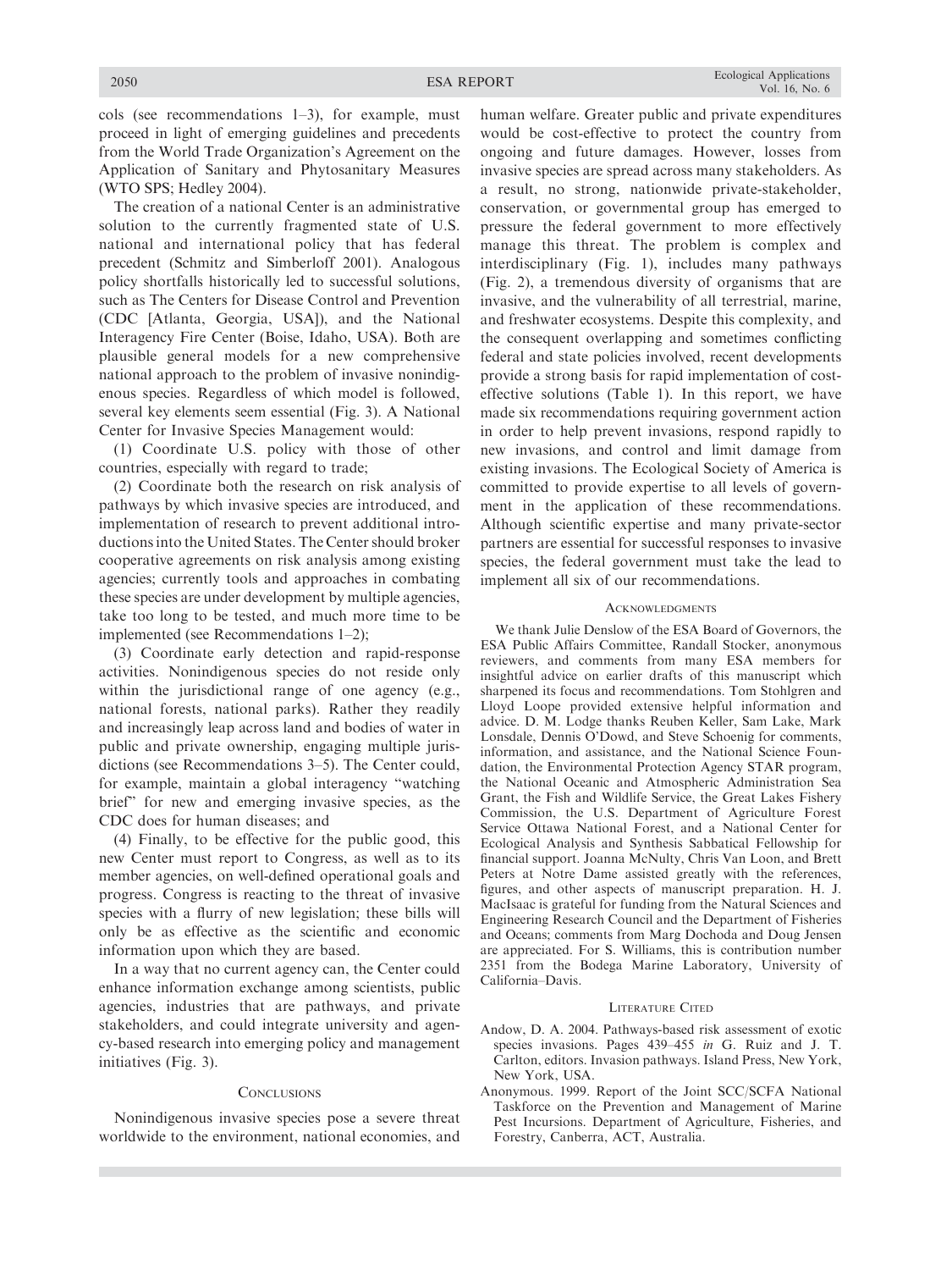- Australian Quarantine and Inspection Service. 2003. Weed assessment for new plant imports. Department of Agriculture, Fisheries, and Forestry, Canberra, ACT, Australia.
- Barry, S. 2004. Sampling designs for pest monitoring programs; design considerations. Bureau of Rural Sciences, Australian Government Department of Agriculture, Fisheries, and Forestry, Canberra, ACT, Australia.
- Bax, N., K. Hayes, A. Marshall, D. Parry, and R. Thresher. 2002. Man-made marinas as sheltered islands for alien marine organisms: establishment and eradication of an alien invasive marine species. Pages 26–39 in C. R. Veitch and M. N. Clout, editors. Turning the tide: the eradication of invasive species. IUCN SSC Invasive Species Specialist Group. IUCN [World Conservation Union], Gland, Switzerland, and Cambridge, UK.
- Benson, A. J. 1999. Documenting over a century of aquatic introductions in the United States. Pages 1–31 in R. Claudi and J. H. Leach, editors. Nonindigenous freshwater organisms: vectors, biology, and impacts. Lewis Publishers, New York, New York, USA.
- Bossenbroek, J. M., J. C. Nekola, and C. E. Kraft. 2001. Prediction of long-distance dispersal using gravity models: zebra mussel invasion of inland lakes. Ecological Applications 11:1778–1788.
- Breiman, R. F., M. R. Evans, W. Preiser, J. Maguire, A. Schnur, A. Li, H. Bekedam, and J. S. MacKenzie. 2003. Role of China in the quest to define and control severe acute respiratory syndrome. Emerging Infectious Disease 9:1037– 1041.
- Buchan, L. J., and D. K. Padilla. 2000. Predicting the likelihood of Eurasian watermilfoil presence in lakes, a macrophyte monitoring tool. Ecological Applications 10:1442–1445.
- Burgman, M. A. 2000. Are Australian standards for risk analysis good enough? Conserving snails and managing genetically modified plants in fragmented landscapes. Australian Biologist 12:125–137.
- Burgman, M. A. 2001. Flaws in subjective assessments of ecological risks and means for correcting them. Australian Journal of Environmental Management 8:219–226.
- Burgman, M. 2005. Risks and decisions for conservation and environmental management. Cambridge University Press, Cambridge, UK.
- Cahill, D. M., and A. R. Hardham. 1994. A dipstick immunoassay for the specific detection of Phytophthora cinnamomi in soils. Phytopathology 84:1284–1292.
- Campbell, G. L., A. A. Marfin, R. S. Lanciotti, and D. J. Gubler. 2002. West Nile virus. Lancet Infectious Diseases 2: 519–529.
- Carlton, J. T., D. M. Reid, and H. van Leeuwen. 1995. Shipping study. The role of shipping in the introduction of non-indigenous aquatic organisms to the coastal waters of the United States (other than the Great Lakes) and an analysis of control options. Part of the National Biological Invasions Shipping Study. United States Coast Guard and the National Sea Grant Program, Washington, D.C., USA.
- CDC [Centers for Disease Control]. 2003. Questions and answers about monkey pox. Page 2 in  $\langle \frac{http://www.cdc.gov/\rangle}{http://www.cdc.gov/\rangle}$ ncidod/monkeypox/index.htm) (4 November 2003).
- Chan-Yeung, M., and W. C. Yu. 2003. Outbreak of severe acute respiratory syndrome in Hong Kong special administrative region: case report. British Medical Journal 326:850– 852.
- Chapman, J. W., T. W. Miller, and E. V. Coan. 2003. Live seafood species as recipes for invasion. Conservation Biology 17:1386–1395.
- Check, E. 2004. Health concerns prompt U.S. review of exoticpet trade. Nature 427:277.
- Chong, G. W., R. M. Reich, M. A. Kalkhan, and T. J. Stohlgren. 2001. New approaches for sampling and modeling native and exotic plant species richness. Western North American Naturalist 61:328–335.
- Cohen, A. N., and J. T. Carlton. 1998. Accelerating invasion rate in a highly invaded estuary. Science 279:555-557.
- Colautti, R. I., and H. J. MacIsaac. 2004. A neutral terminology to define ''invasive'' species. Diversity and Distributions 10:135–141.
- Colautti, R. I., A. Niimi, C. D. A. van Overdijk, E. L. Mills, K. Holeck, and H. J. MacIsaac. 2003. Spatial and temporal analysis of shipping vectors to the Great Lakes. Pages 227– 246 in G. M. Ruiz and J. T. Carlton, editors. Bioinvasions: pathways, vectors, and management strategies. Island Press, New York, New York, USA.
- Cox, G. W. 2004. Alien species and evolution: the evolutionary ecology of exotic plants, animals, microbes, and interacting native species. Island Press, Washington, D.C., USA.
- Cronk, Q. C. B., and J. L. Fuller. 2001. Plant invaders: the threat to natural ecosystems. Earthscan Publications, London, UK.
- Davis, M. A., and K. Thompson. 2000. Eight ways to be a colonizer; two ways to be an invader: a proposed nomenclature scheme for invasion ecology. Bulletin of the Ecological Society of America 81:226–230.
- Deagle, B. E., N. Bax, C. L. Hewitt, and J. G. Patil. 2003. Development and evaluation of a PCR-based test for detection of Asterias (Echinodermata: Asteroidea) larvae in Australian plankton samples from ballast water. Marine and Freshwater Research 54:709–719.
- DeFerrari, C. M., and R. J. Naiman. 1994. A multi-scale assessment of the occurrence of exotic plants on the Olympic Peninsula, Washington. Journal of Vegetation Science 5:247– 258.
- Donlan, C. J., and P. S. Martin. 2004. Role of ecological history in invasive species management and conservation. Conservation Biology 18:267–269.
- Drake, J. A., H. A. Mooney, P. di Castri, R. H. Groves, P. J. Kruger, M. Rejmánek, and M. Williamson, editors. 1989. Biological invasions: a global perspective. John Wiley and Sons, New York, New York, USA.
- Drake, J. M. 2004. Allee effects and the risk of biological invasion. Risk Analysis 24:795–802.
- Drake, J. M., and J. M. Bossenbroek. 2004. The potential distribution of zebra mussels in the United States. BioScience 54:931–941.
- Drake, J. M., and R. P. Keller. 2004. Environmental justice alert: do developing nations bear the burden of risk for invasive species? BioScience 54:718–719.
- Drake, J. M., and D. M. Lodge. 2004. Effects of environmental variation on extinction and establishment. Ecology Letters 7: 26–30.
- Fuller, P. L., L. G. Nico, and J. D. Williams. 1999. Nonindigenous fishes introduced into inland waters of the United States. American Fisheries Society, Bethesda, Maryland, USA.
- Galatowitsch, S. M., N. O. Anderson, and P. D. Ascher. 1999. Invasiveness in wetland plants in temperate North America. Wetlands 19:733–755.
- GAO [U. S. Government Accounting Office]. 2002. Invasive species: clearer focus and greater commitment needed to effectively manage the problem. GAO-03-1. U.S. Government Printing Office, Washington, D.C., USA.
- Grace, J. B., M. Smith, S. L. Grace, S. Collins, and T. J. Stohlgren. 2001. Interactions between fire and invasive plants in temperate grasslands in North America. Pages 40–65 in K. Galley and T. Wilson, editors. Fire Conference 2000: the first national congress on fire, ecology, prevention and manage-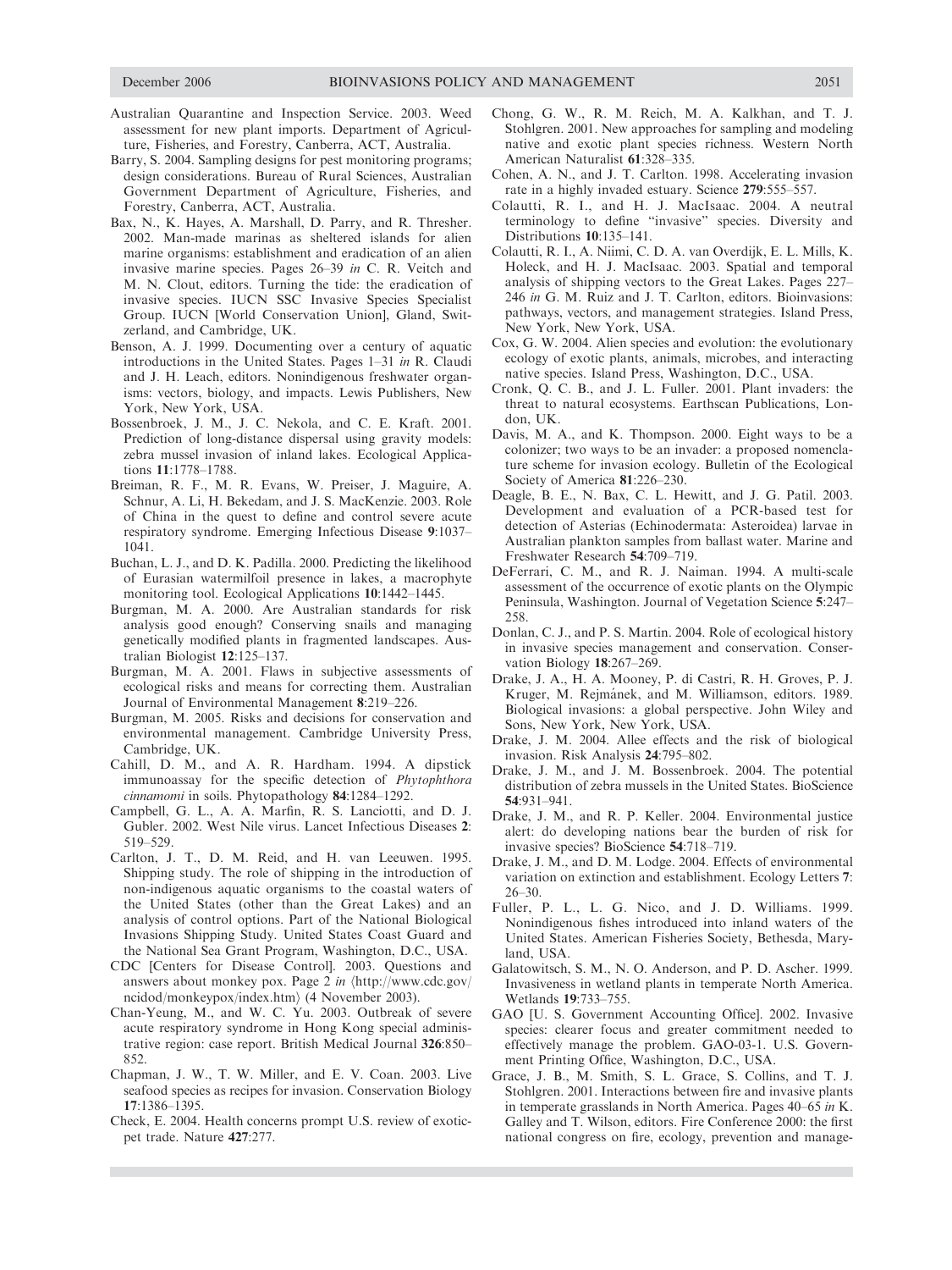ment. Invasive species workshop: the role of fire in the control and spread of invasive species. Tall Timbers Research Station, Tallahassee, Florida, USA.

- Grevstad, F. S. 1999. Experimental invasions using biological control introductions: the influence of release size on the chance of population establishment. Biological Invasions 1: 313–323.
- Gunderson, J. L., and R. E. Kinnunen. 2001. Aquatic nuisance species—hazard analysis and critical control point training curriculum. Minnesota Sea Grant, Duluth, Minnesota, USA.
- Hayes, K. R., R. Canaon, K. Neil, and G. Inglis. 2005. Sensitivity and cost considerations for the detection and eradication of marine pests in ports. Marine Pollution Bulletin. 50:823–834.
- Hayes, K. R., P. C. Gregg, V. V. S. R. Gupta, R. Jessop, M. Lonsdale, B. Sindel, J. Stanley, and C. K. Williams. 2004. Identifying hazards in complex ecological systems. Part 3. Hierarchical holographic model for herbicide tolerant oilseed rape. Environmental BioSafety Research 3:1–20.
- Hayes, K. R., and C. L. Hewitt. 2000. Risk assessment framework for ballast water introductions. Volume II. CRIMP Technical Report 21. Centre for Research on Introduced Marine Pests, CSIRO Marine Research, Hobart, Tasmania, Australia.
- Hayes, K. R., and C. Sliwa. 2002. Identifying potential marine pests—a deductive approach applied to Australia. Marine Pollution Bulletin 46:91–98.
- HDOA [Hawaii Department of Agriculture]. 2002. Kahului Airport risk assessment. Hawaii Department of Agriculture, Plant Quarantine Division, Honolulu, Hawaii, USA.
- Hebert, P. D. N., A. Cywinska, S. L. Ball, and J. R. deWaard. 2003a. Biological identifications through DNA barcodes. Proceedings of the Royal Society of London B: Biological Sciences 270:313–321.
- Hebert, P. D. N., S. Ratnasingham, and J. R. deWaard. 2003b. Barcoding animal life: cytochrome c oxidase subunit 1 divergences among closely related species. Proceedings of the Royal Society of London B: Biological Sciences 270:596– 599.
- Hedley, J. 2004. The international plant protection convention and invasives. Pages 185–202 in M. L. Miller and R. N. Fabian, editors. Harmful invasive species: legal responses. Environmental Law Institute, Washington, D.C., USA.
- Hegamyer, K., S. P. Nash, and P. D. Smallwood. 2003. The early detectives: how to use volunteers against invasive species. Case studies of volunteer early detection programs in the U.S. The University of Richmond, Environmental Studies Program, Richmond, Virginia, USA.
- Jenkins, P. T. 2002. Paying for protection from invasive species. Issues in Science and Technology 19:67–72.
- Jeschke, J. M., and D. L. Strayer. 2005. Invasion success of vertebrates in Europe and North America. Proceedings of the National Academy of Sciences (USA) 102:7198–7202.
- Kilbride, K. M., and F. L. Paveglio. 2001. Long-term fate of glyphosate associated with repeated Rodeo applications to control smooth cordgrass (Spartina alterniflora) in Willapa Bay, Washington. Archives of Environmental Contamination and Toxicology 40:179–183.
- Kiritani, K., and K. Yamamura. 2003. Exotic insects and their pathways for invasion. Pages 44–67 in G. M. Ruiz and J. T. Carlton, editors. Bioinvasions: pathways, vectors, and management strategies. Island Press, New York, New York, USA.
- Kolar, C. S., and D. M. Lodge. 2001. Progress in invasion biology: predicting invaders. Trends in Ecology and Evolution 16:199–204.
- Kolar, C. S., and D. M. Lodge. 2002. Ecological predictions and risk assessment for alien fishes in North America. Science 298:1233–1236.
- Kraus, F. 2003. Invasion pathways for terrestrial vertebrates. Pages 68–92 in G. M. Ruiz and J. T. Carlton, editors. Bioinvasions: pathways, vectors, and management strategies. Island Press, New York, New York, USA.
- Kriticos, D. J., and R. P. Randall. 2001. A comparison of systems to analyse potential weed distributions. Pages 61–79 in R. H. Groves, F. D. Panetta, and J. G. Virtue, editors. Weed risk assessment. CSIRO Publishing, Collingwood, Victoria, Australia.
- Kuris, A. 2002. Biological control of the European green crab, Carcinus maenas: a progress report. Pages 66–70 in M. S. Hoddle, editor. Proceedings of the Third California Conference on Biological Control, 15–16 August 2002, University of California–Davis. CABI Publishing, Wallingford, Oxfordshire, UK.
- Kuris, A. 2003. Eradication of introduced marine pests. Pages 543–550 in D. J. Rapport, B. L. Lasley, D. E. Rolston, N. O. Nielsen, C. O. Qualset, and A. B. Damania, editors. Managing for healthy ecosystems. Lewis Publishers, New York, New York, USA.
- Lafferty, K. D., and A. M. Kuris. 1996. Biological control of marine pests. Ecology 77:1989–2000.
- Lee, M. 2001. Non-native plant invasions in Rocky Mountain National Park: linking species traits and habitat characteristics. Colorado State University, Fort Collins, Colorado, USA.
- Les, D. H., and L. J. Mehrhoff. 1999. Introduction of nonindigenous aquatic vascular plants in southern New England: a historical perspective. Greater New England Symposium on the Ecology of Invasive Species. Yale School of Forestry and Environmental Studies, New Haven, Connecticut, USA.
- Leung, B., D. Finnoff, J. F. Shogren, and D. M. Lodge. 2005. Managing invasive species: rules of thumb for rapid assessment. Ecological Economics 5:24–36.
- Leung, B., D. M. Lodge, D. Finnoff, J. F. Shogren, M. A. Lewis, and G. Lamberti. 2002. An ounce of prevention or a pound of cure: bioeconomic risk analysis of invasive species. Proceedings of the Royal Society of London Series B: Biological Sciences 269:2407–2413.
- Levine, J. M., and C. M. D'Antonio. 2003. Forecasting biological invasions with increasing international trade. Conservation Biology 17:322–326.
- Lingappa, J. R., L. C. McDonald, P. Simone, and U. D. Parashar. 2004. Commentary. Wrestling SARS from uncertainty. Emerging Infectious Diseases 10:167–170.
- Linthicum, K. J., V. L. Kramer, M. B. Madon, and K. Fujioka. 2003. Introduction and potential establishment of Aedes albopictus in California in 2001. Journal of the American Mosquito Control Association 19:301–308.
- Lodge, D. M., and K. Shrader-Frechette. 2003. Nonindigenous species: ecological explanation, environmental ethics, and public policy. Conservation Biology 17:31–37.
- Lodge, D. M., C. A. Taylor, D. M. Holdich, and J. Skurdal. 2000. Nonindigenous crayfishes threaten North American freshwater biodiversity: lessons from Europe. Fisheries 25:7– 20.
- Lonsdale, W. M. 1999. Global patterns of plant invasions and the concept of invasibility. Ecology 80:1522–1536.
- Mack, R. N. 2000. Cultivation fosters plant naturalization by reducing environmental stochasticity. Biological Invasions 2: 111–122.
- Mack, R. N. 2003. Global plant dispersal, naturalization and invasion: pathways, modes and circumstances. Pages 3–30 in G. M. Ruiz and J. T. Carlton, editors. Bioinvasions: pathways, vectors, and management strategies. Island Press, New York, New York, USA.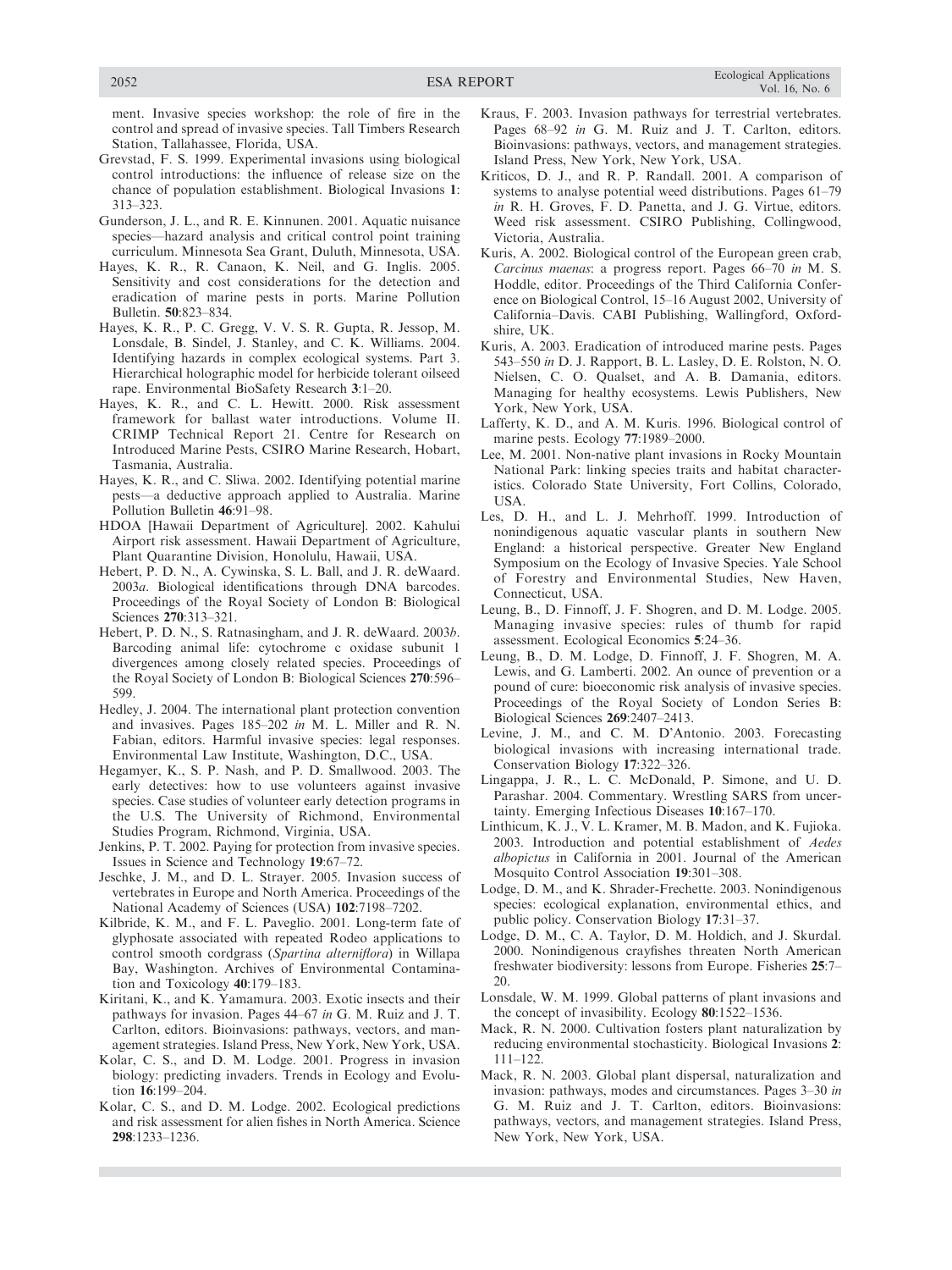- Mack, R. N., and W. M. Lonsdale. 2002. Eradicating invasive plants: hard-won lessons for islands. Pages 164–172 in D. Veitch and M. Clout, editors. Turning the tide: the eradication of invasive species. Invasive Species Specialty Group of the World Conservation Union (IUCN), Auckland, New Zealand.
- Mack, R. N., D. Simberloff, W. M. Lonsdale, H. Evans, M. Clout, and F. A. Bazzaz. 2000. Biotic invasions: causes, epidemiology, global consequences, and control. Ecological Applications 10:689–710.
- Malecki, R. A., B. Blossey, S. D. Hight, D. Schroeder, L. T. Kok, and J. R. Coulson. 1993. Biological-control of purple loosestrife. BioScience 43:680–686.
- Marchetti, M. P., T. Light, P. B. Moyle, and J. H. Viers. 2004a. Fish invasions in California watersheds: testing hypotheses using landscape patterns. Ecological Applications 14:1507– 1525.
- Marchetti, M. P., P. B. Moyle, and R. Levine. 2004b. Alien fishes in California watersheds: characteristics of successful and failed invaders. Ecological Applications 14:587–596.
- Marchetti, M. P., P. B. Moyle, and R. Levine. 2004c. Invasive species profiling: exploring characteristics of non-native fishes across invasion stages in California. Freshwater Biology 49: 646–661.
- Menges, E. S. 1998. Evaluating extinction risks in plant populations. Pages 49–65 in P. L. Fielder and P. M. Karieva, editors. Conservation Biology. Chapman and Hall, New York, New York, USA.
- Menges, E. S. 2000. Population viability analyses in plants: challenges and opportunities. Trends in Ecology and Evolution 15:51–56.
- Miller, M. L., and R. N. Fabian. 2004. Harmful invasive species: legal responses. Environmental Law Institute, Washington, D.C., USA.
- Mooney, H. A., R. N. Mack, J. A. McNeely, L. E. Neville, P. J. Schei, and J. K. Waage, editors. 2005. Invasive alien species: a new synthesis. Island Press, Washington, D.C., USA.
- Moore, C. G. 1999. Aedes albopictus in the United States: current status and prospects for further spread. Journal of the American Mosquito Control Association 15:221–227.
- Mulvaney, M. 2001. The effect of introduction pressure on the naturalization of ornamental woody plants in south-eastern Australia. Pages 186–193 in R. H. Groves, F. D. Panetta, and J. G. Virtue, editors. Weed risk assessment. CSIRO Publishing, Collingwood, Victoria, Australia.
- Murphy, N. E., and C. L. Goggon. 2000. Genetic discrimination of sacculinid parasites (Cirripedia, Rhizocephala): implications for control of introduced green crabs (Carcinus maenas). Journal of Crustacean Biology 20:153-157.
- Myers, J. H., D. Simberloff, A. M. Kuris, and J. R. Carey. 2000. Eradication revisited: dealing with exotic species. Trends in Ecology and Evolution 15:316–320.
- National Invasive Species Council. 2001. Meeting the invasive species challenge: national invasive species management plan. National Invasive Species Council, Washington, D.C., USA.
- Naylor, R., S. L. Williams, and D. R. Strong. 2001. Aquaculture—a gateway for exotic species. Science 294: 1655–1656.
- Nico, L. G., J. D. Williams, and J. J. Herod. 2001. Black carp (Mylopharyngodon piceus): a biological synopsis and updated risk assessment. Risk Assessment and Management Committee, USGS, Gainesville, Florida, USA.
- NRC [National Research Council]. 1996. Understanding risk: Informing decisions in a democratic society. National Academies Press, Washington, D.C., USA.
- NRC [National Research Council]. 2002. Predicting invasions by nonindigenous plants and plant pests. National Academies Press, Washington, D.C., USA.
- NRC [National Research Council]. 2003. Non-native oysters in the Chesapeake Bay. National Academies Press, Washington, D.C., USA.
- O'Dowd, D. J., P. T. Green, and P. S. Lake. 2003. Invasional ''meltdown'' on an oceanic island. Ecology Letters 6:812–817.
- Padilla, D. K., and S. L. Williams. 2004. Beyond ballast water: aquarium and ornamental trades as sources of invasive species in aquatic ecosystems. Frontiers in Ecology and the Environment 2:131–138.
- Palm, M. E., and A. Y. Rossman. 2003. Invasion pathways of terrestrial plant-inhabiting fungi. Pages 31–43 in G. M. Ruiz and J. T. Carlton, editors. Bioinvasions: pathways, vectors, and management strategies. Island Press, New York, New York, USA.
- Patil, J., K. R. Hayes, R. Gunasekera, B. E. Deagle, F. McEnnulty, N. Bax, and C. L. Hewitt. 2003. Port of Hastings national demonstration project—verification of the type II error rate of the ballast water decision support system. CSIRO Marine Research, Hobart, Tasmania, Australia.
- Perrins, J., M. Williamson, and A. Fitter. 1992. A survey of differing views of weed classification—implications for regulation of introductions. Biological Conservation 60:47– 56.
- Peterson, A. T., and D. A. Vieglais. 2001. Predicting species invasions using ecological niche modeling: new approaches from bioinformatics attack a pressing problem. BioScience 51:363–371.
- Pheloung, P. C., P. A. Williams, and S. R. Halloy. 1999. A weed risk assessment model for use as a biosecurity tool for evaluating plant introductions. Journal of Environmental Management 57:239–251.
- Pimentel, D., R. Zuniga, and D. Morrison. 2005. Update on the environmental and economic costs associated with alieninvasive species in the United States. Ecological Economics 52:273–288.
- Planty-Tabacchi, A. M., E. Tabacchi, R. J. Naiman, C. DeFerrari, and H. Decamps. 1996. Invasibility of speciesrich communities in riparian zones. Conservation Biology 10: 598–607.
- Pysek, P., D. M. Richardson, M. Rejmanek, G. L. Webster, M. Williamson, and J. Kirschner. 2004. Alien plants in checklists and floras: towards better communication between taxonomists and ecologists. Taxon 53:131–143.
- Rahel, F. J. 2002. Homogenization of freshwater faunas. Annual Review of Ecology and Systematics 33:291–315.
- Ramcharan, C. W., D. K. Padilla, and S. I. Dodson. 1992. Models to predict potential occurrence and density of the zebra mussel, Dreissena polymorpha. Canadian Journal of Fisheries and Aquatic Sciences 49:2611–2620.
- Randall, J. M., and J. Marinelli. 1996. Invasive plants: weeds of the global garden. Brooklyn Botanic Garden, Brooklyn, New York, USA.
- Reichard, S. H., and C. W. Hamilton. 1997. Predicting invasions of woody plants introduced into North America. Conservation Biology 11:193–203.
- Reichard, S. H., and P. White. 2001. Horticulture as a pathway of invasive plant introductions in the United States. BioScience 51:103–113.
- Reiter, P., and D. Sprenger. 1987. The used tire trade: a mechanism for the worldwide dispersal of container-breeding mosquitoes. Journal of American Mosquito Control Association 3:94–501.
- Rejma´nek, M. 1989. Invasibility of plant communities. Pages 369–388 in J. A. Drake, H. A. Mooney, and F. DiCastri, editors. Biological invasions: a global perspective. John Wiley, New York, New York, USA.